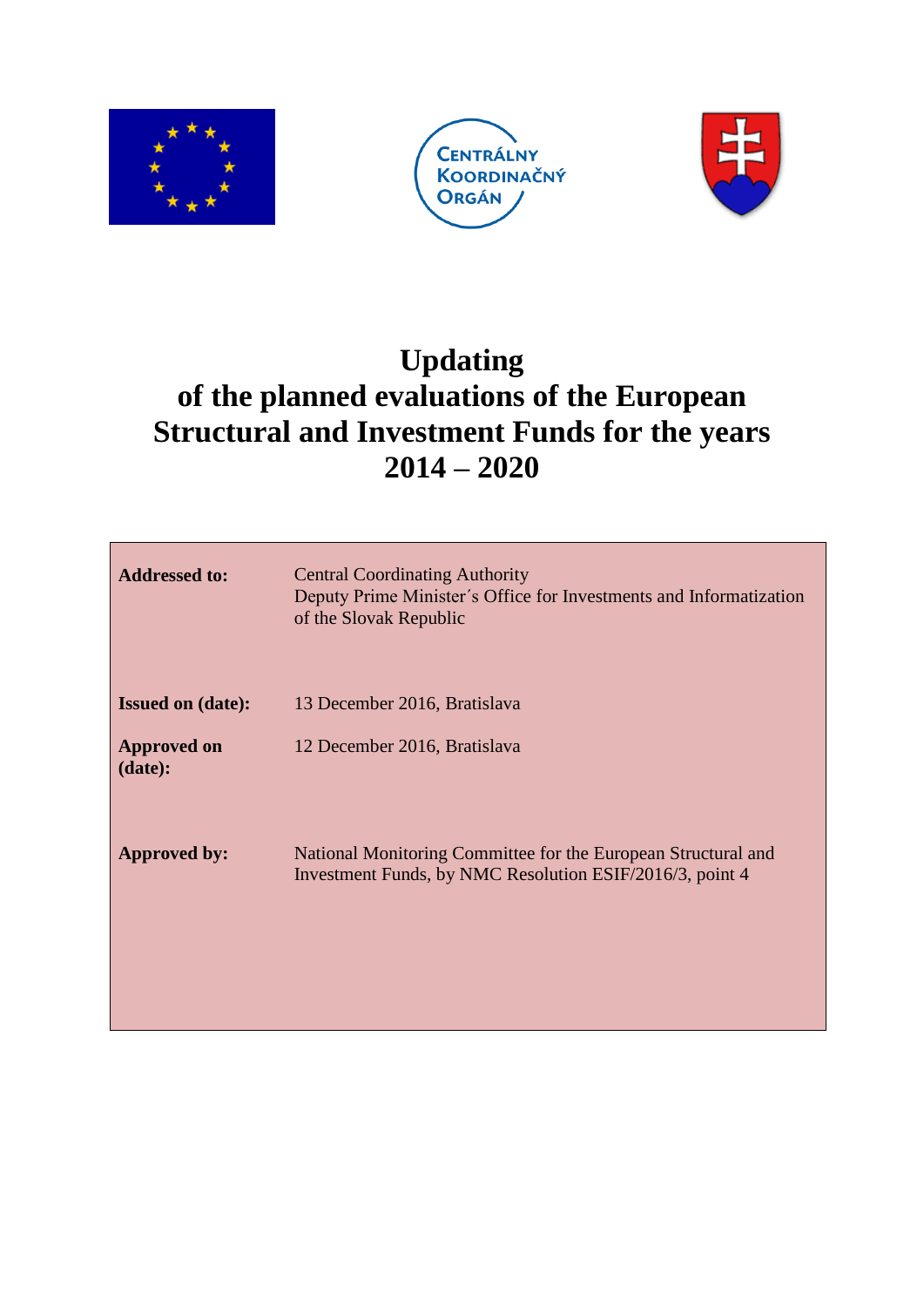#### **Table of Contents**

| 2 Summary Overview of ESIF Evaluations in the 2014-2020 Programming Period 3        |  |
|-------------------------------------------------------------------------------------|--|
| 3 Indicative summary list of ESIF evaluations revision in the 2014–2020 programming |  |
|                                                                                     |  |
|                                                                                     |  |

#### <span id="page-1-0"></span>**1 Introduction**

Central Coordinating Authority (hereinafter as "CCA" only) has drawn-up Updating of the planned evaluations of the European Structural and Investment Funds for the years 2014 – 2020 ("updating of evaluations") in line with point 8 of Chapter "4.2.2 Tasks of the CCA in the area of evaluation" of the Management System of the European Structural and Investment Funds for the 2014 – 2020 programming period, v. 4 ("management system").

Updating of evaluations is drawn-up as a summary document containing evaluations of the European Structural and Investment Funds (hereinafter as "ESI Funds" only) which the CCA plans to perform in the 2014 – 2020 programming period. Document in question also includes evaluations focused on horizontal principles.

The purpose of the updating of evaluations is to obtain relevant and reliable information on the implementation of ESI Funds and, at the same time, improve the quality of evaluation during the 2014-2020 programming period. The planned evaluations will be carried out with a view to improving ESI Funds implementation and assessing the effectiveness, efficiency and impacts of the ESI Funds.

After assessing and analysing of individual evaluation plans of Managing Authorities for the operational programmes for the 2014 -2020 programming period, themes chosen for evaluation were taken into account in the submitted material.

Summary overview of the revised planned evaluations of the ESI Funds for 2014 – 2020 is in Chapter 2 of this document.

Indicative summary list of the ESI Funds evaluations for 2014 – 2020 is in Chapter 3 of this document.

Out of the Plan for the Evaluation of the European Structural and Investment Funds for the 2014 – 2020 Programming Period, approved by the National Monitoring Committee for the ESI Funds by NMC Resolution ESIF/2015/1 on 3 December, 2015, the following evaluations were deleted due to duplicity or out-of-date:

- $\triangleright$  Evaluation of the appropriateness of the setup of administrative capacities,
- $\triangleright$  Evaluation of the results of evaluations and of the evaluation activities of the ESI Funds/OP/HP for respective calendar years,
- $\triangleright$  Interim evaluation of progress in the implementation of HP at OP level (will be performed in 2017 and 2021 only),

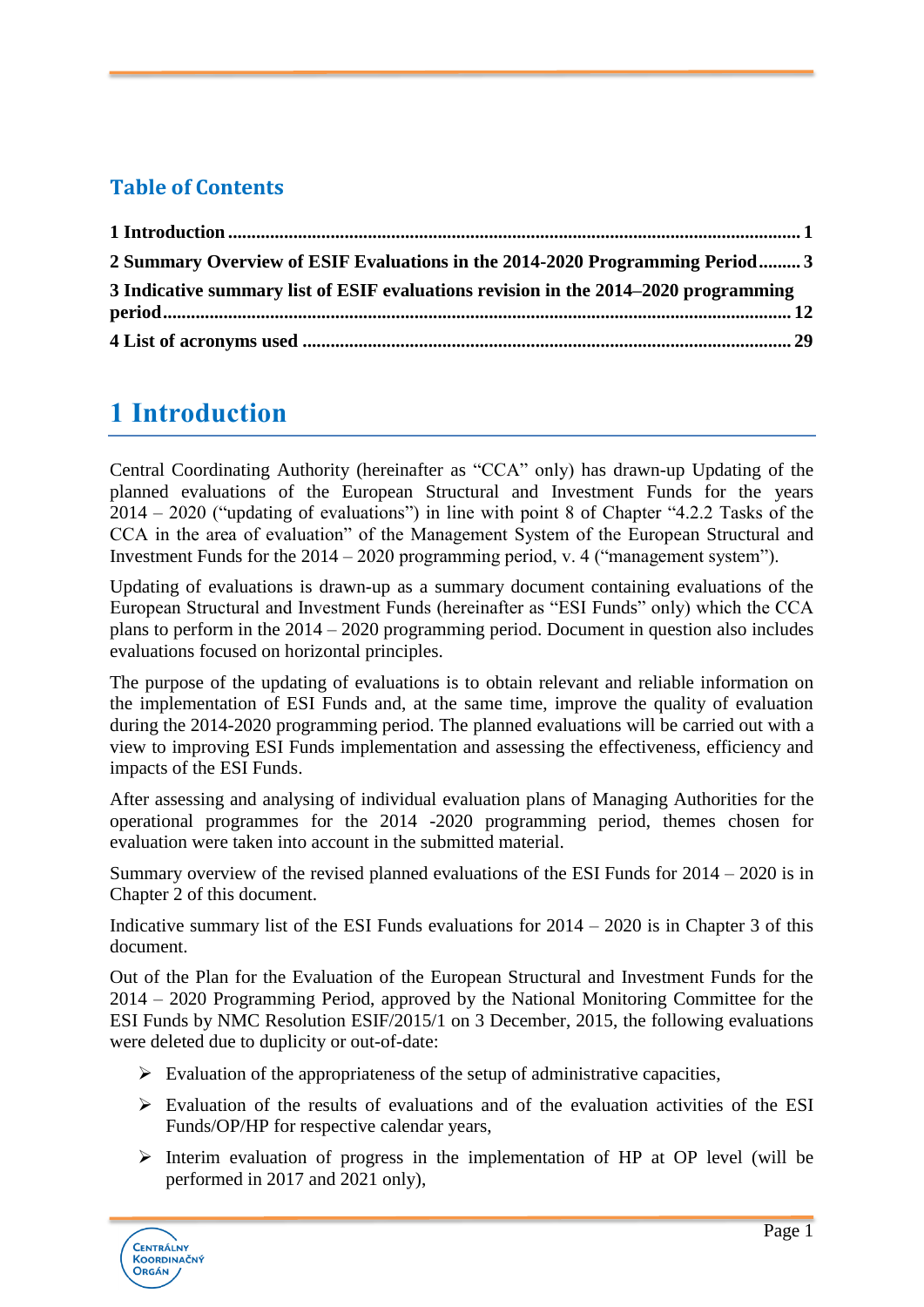- $\triangleright$  Evaluation of the ESIF contribution towards meeting the Europe 2020 Strategy objectives,
- $\triangleright$  Assessment of compliance with milestones of the performance framework,
- $\triangleright$  Final evaluation of progress in the implementation of HP at OP level (the evaluation will be part of "Evaluation of the impacts of ESIF implementation" performance of which is planned for 2023).

Within the updating, the following evaluations were added to the submitted material:

- $\triangleright$  Evaluation of efficiency and effectiveness of instruments to support integrated territorial development,
- Assessment of results of performance framework and analysis of reallocation of performance reserve,
- Assessment of the ESI Funds influence on development of regional disparities (NUTS III and LAU1),
- $\triangleright$  Evaluation of the ESI Funds contribution to improving the quality of cooperation between entrepreneurial sector and R&D institutions,
- $\triangleright$  Evaluation of partnership in preparation and implementation of the Partnership Agreement of the SR.

After approval by the National Monitoring Committee for the ESI Funds, the revision of evaluations will be published on [www.partnerskadohoda.gov.sk](http://www.partnerskadohoda.gov.sk/) in section "Evaluation of the ESI Funds*".*

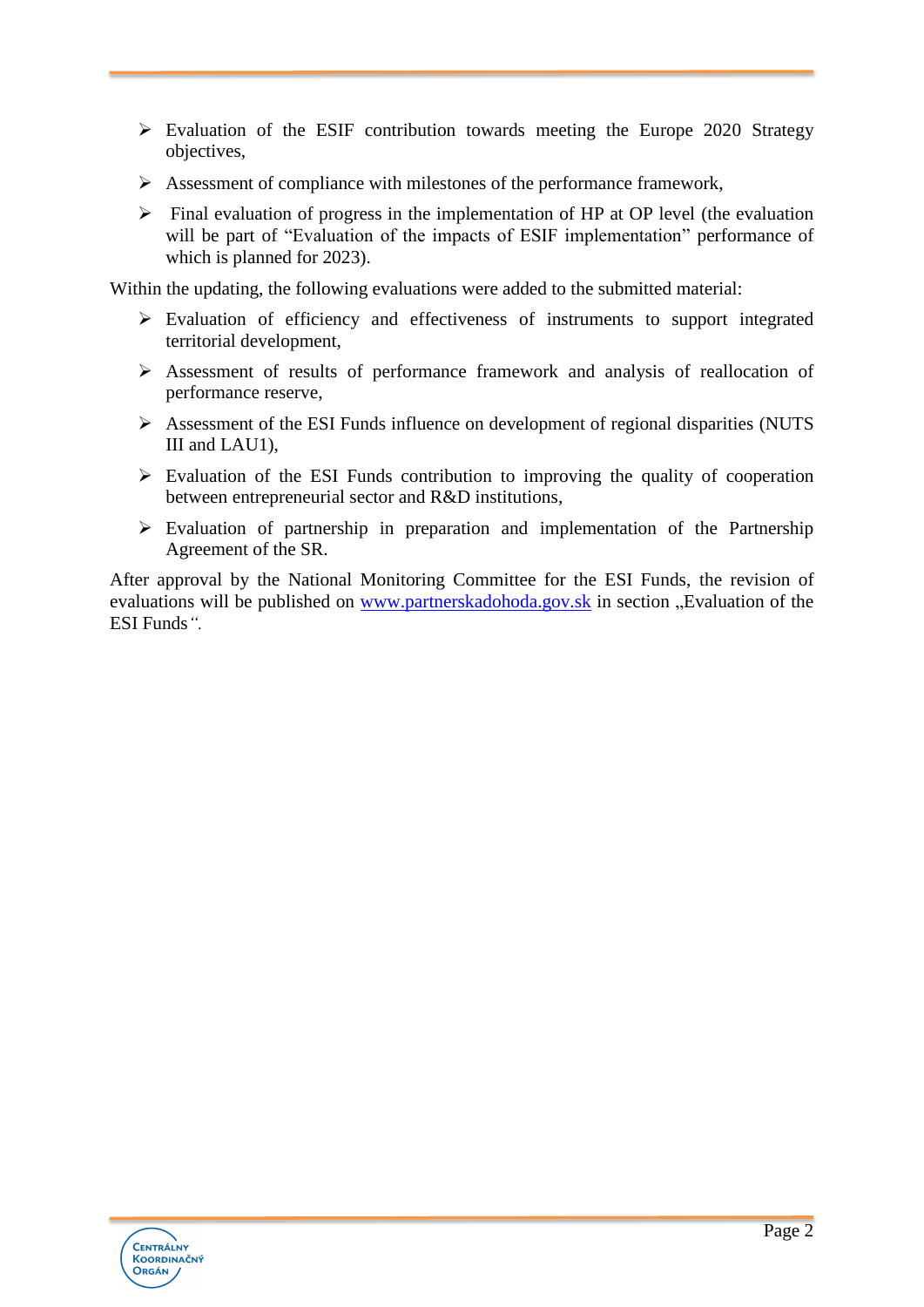### **2 Summary Overview of ESIF Evaluations in the 2014-2020 Programming Period**

<span id="page-3-0"></span>

| No. | <b>Title of evaluation</b>                                                                                                                                                 | <b>Subject, objective and justification of the</b><br>need for evaluation                                                                                                                                                                                                                                                                                                                                                                                                                                                                                                                                                                         | <b>Source of data</b>                                                                                                                                                                        | <b>Timetable</b>                                                    | <b>Form</b>           | <b>Commissioned</b><br>by |
|-----|----------------------------------------------------------------------------------------------------------------------------------------------------------------------------|---------------------------------------------------------------------------------------------------------------------------------------------------------------------------------------------------------------------------------------------------------------------------------------------------------------------------------------------------------------------------------------------------------------------------------------------------------------------------------------------------------------------------------------------------------------------------------------------------------------------------------------------------|----------------------------------------------------------------------------------------------------------------------------------------------------------------------------------------------|---------------------------------------------------------------------|-----------------------|---------------------------|
|     |                                                                                                                                                                            |                                                                                                                                                                                                                                                                                                                                                                                                                                                                                                                                                                                                                                                   | <b>YEAR 2015</b>                                                                                                                                                                             |                                                                     |                       |                           |
| 1.  | Qualitative analysis of<br>recommendations from<br>performed evaluations<br>NSRF/OP/HP in the 2007-<br>2013 programing period and<br>from the meta-evaluation<br>performed | Subject of analysis: findings and<br>recommendations from evaluations<br>performed in the 2007-2013 programming<br>period. Objective of the analysis: to elaborate<br>on the findings and recommendations and<br>specify the needs for the evaluation system,<br>particularly when it comes to the<br>implementation of the results of evaluation<br>and the CCA tasks. Results of the analysis<br>will be used to set up an efficient system for<br>the taking of recommendations into account<br>and for making the evaluation system run by<br>the CCA more efficient, which is one of the<br>conclusions of the meta-evaluation<br>performed. | CCA, MA, HP<br>coordinators,<br>Summary reports<br>and final reports<br>from evaluations<br>carried out in the<br>2007-2013<br>programming<br>period, evaluator's<br>questionnaire<br>survey | $10/2015 - 06/2016$                                                 | internally            | CCA (DME)                 |
|     |                                                                                                                                                                            |                                                                                                                                                                                                                                                                                                                                                                                                                                                                                                                                                                                                                                                   | <b>YEAR 2016</b>                                                                                                                                                                             |                                                                     |                       |                           |
| No. | <b>Title</b><br>of evaluation                                                                                                                                              | Subject, objective and justification of the<br>need for evaluation                                                                                                                                                                                                                                                                                                                                                                                                                                                                                                                                                                                | <b>Source of data</b>                                                                                                                                                                        | <b>Timetable</b>                                                    | <b>Form</b>           | <b>Commissioned</b><br>by |
| 2.  | <b>Structuring of the ESI Funds</b><br>evaluation system (set up of<br>evaluation concept including<br>IT support)                                                         | Subject of evaluation: processes of<br>evaluation. Based on evaluation results,<br>objective of the structuring is to enable a set-<br>up of system and structure of evaluation<br>which will lead to more effective, transparent<br>but mainly improved processes (activities)<br>related to evaluation. This concerns processes<br>influencing the level of fulfilment of<br>requirements and expectations from the CCA<br>as well as MA/CA and HP coordinators.                                                                                                                                                                                | <b>ESIF Management</b><br>System for the<br>2014-2020<br>programming<br>period,<br>MI CCA,<br>ITMS2014+<br>MA for OP,                                                                        | In process of<br>performance,<br>anticipated<br>termination 06/2017 | internally/externally | CCA (DME)                 |

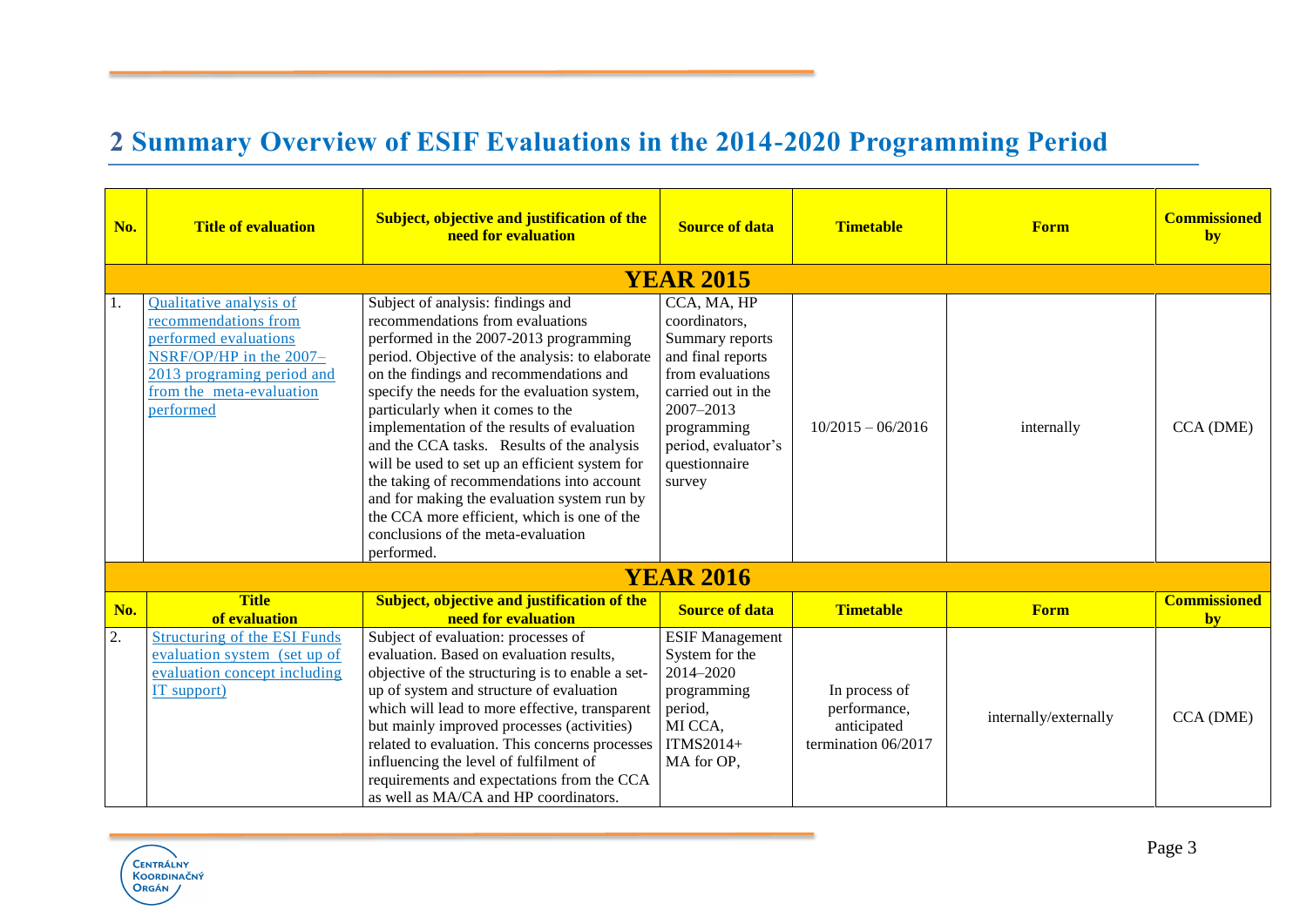| 3.         | <b>Evaluation of communication</b><br>and information activities in<br>the $2014 - 2020$ programming<br>period (first phase) | Subject of evaluation: Communication<br>Strategy of the OP Technical assistance (OP<br>TA) for the Partnership Agreement for the<br>2014 - 2020 Programming Period (PA SR)<br>and Annual Communication Plans of the OP<br>TA for the PA SR. Objective of the<br>evaluation is to evaluate implementation of<br>the Communication Strategy OP TA for the<br>PA SR and activities of the Annual<br>Communication Plan for the PA SR for 2016 | ITMS2014+<br>MA for OP,<br>CCA,<br>OP TA<br>Communication<br>strategy for PA for<br>the 2014-2020<br>programming<br>period,<br>Annual<br>communication<br>plans                                                               | In performance,<br>anticipated<br>termination 06/2017 | externally | CCA (DME)<br>and PD (GO of<br>the $SR$ )) |
|------------|------------------------------------------------------------------------------------------------------------------------------|--------------------------------------------------------------------------------------------------------------------------------------------------------------------------------------------------------------------------------------------------------------------------------------------------------------------------------------------------------------------------------------------------------------------------------------------|-------------------------------------------------------------------------------------------------------------------------------------------------------------------------------------------------------------------------------|-------------------------------------------------------|------------|-------------------------------------------|
| 4.         | Methodology for the<br>evaluation of synergic effects<br>and interventions of ESIF                                           | Subject of evaluation: synergic effects of the<br>ESIF interventions. Objective: to develop a<br>methodological manual for the evaluation of<br>complementarities and synergies of<br>interventions from the ESIF and other<br>support instruments, and specification of the<br>themes subject to further evaluation.                                                                                                                      | CCA,<br>MA for OP,<br>HP coordinators<br><b>EVALSED</b>                                                                                                                                                                       | In performance,<br>anticipated<br>termination 12/2016 | externally | CCA (DME)                                 |
| 5.         | Evaluation of the efficiency of<br>the setup of ESIF processes                                                               | Subject of evaluation: ESIF processes.<br>Objective of evaluation: to assess the<br>effectiveness of the setup of ESIF processes.<br>Evaluation is needed in order to simplify the<br>existing ESI Funds Management System and<br>make it more efficient.                                                                                                                                                                                  | <b>ITMS2014+</b><br>CCA, MA, IB                                                                                                                                                                                               | $01/2016 - 09/2016$                                   | externally | CCA (DMC)                                 |
| 6.<br>2016 | Evaluation of the progress<br>achieved in the<br>implementation of Partnership<br>Agreement by 31 December                   | Subject of evaluation: Partnership Agreement<br>(PA SR) and its progress towards the Europe<br>2020 Strategy and national strategies.<br>Objective of evaluation: to assess progress<br>achieved in implementing of the Partnership<br>Agreement of the SR by 31 December 2016<br>as a necessary condition for the progress<br>report in 2017.                                                                                             | PA SR for 2014-<br>2020,<br>Legislative,<br>strategic and<br>concept documents<br>of EU and SR,<br>National Reform<br>Programme of the<br>SR, ITMS2014+,<br>IACS, AGIS,<br>Annual reports on<br>the implementation<br>of OPs, | In performance,<br>anticipated<br>termination 06/2017 | externally | CCA (DME)                                 |

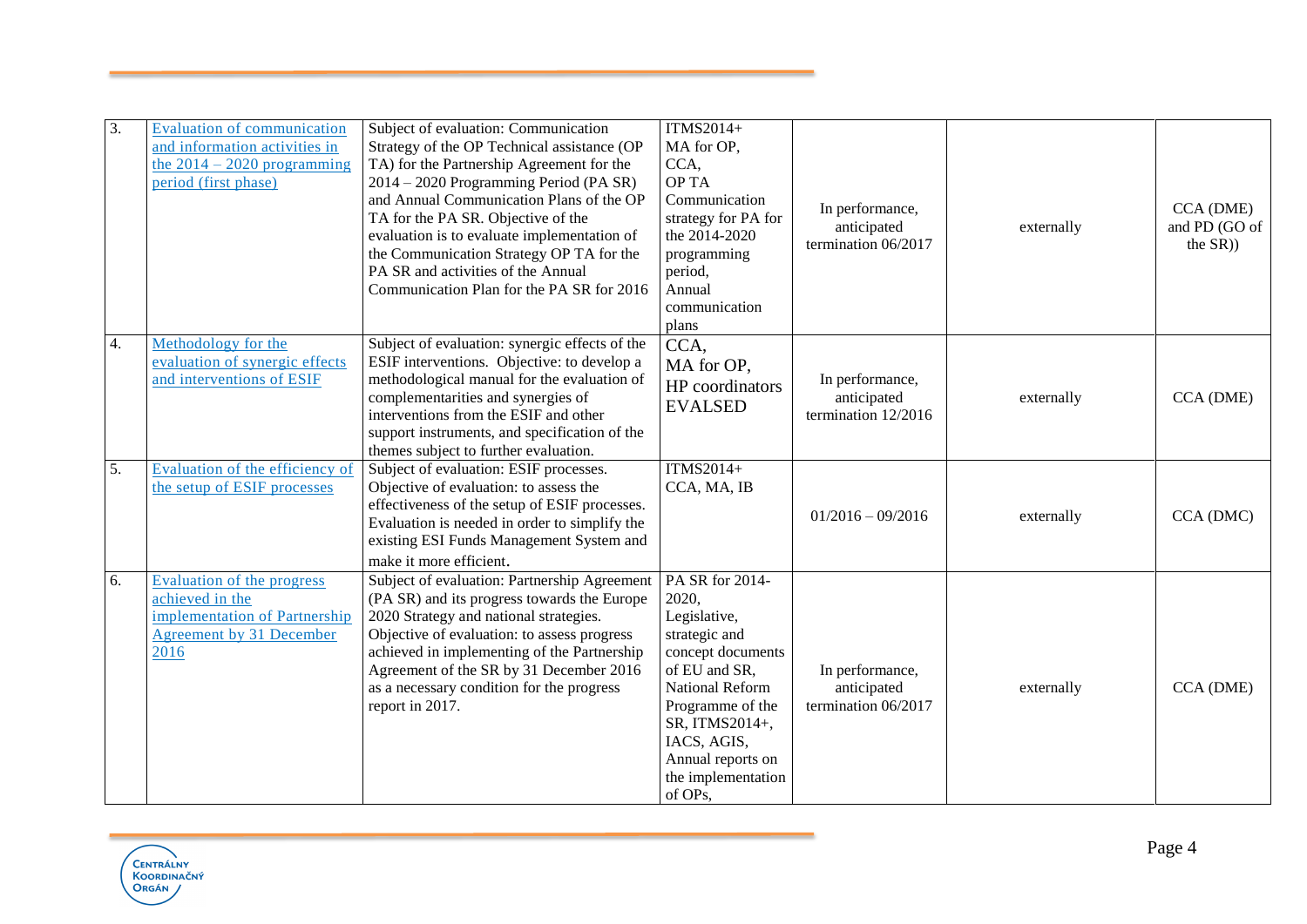|     |                                                                                                          |                                                                                                                                                                                                                                                                                                                                                                                                                                                                                                                                                                                                                        | Reports on the<br>implementation of<br>the ESI Funds, MA<br>for OP, SO SR,                                                                                                                 |                                                      |             |                                                |
|-----|----------------------------------------------------------------------------------------------------------|------------------------------------------------------------------------------------------------------------------------------------------------------------------------------------------------------------------------------------------------------------------------------------------------------------------------------------------------------------------------------------------------------------------------------------------------------------------------------------------------------------------------------------------------------------------------------------------------------------------------|--------------------------------------------------------------------------------------------------------------------------------------------------------------------------------------------|------------------------------------------------------|-------------|------------------------------------------------|
|     |                                                                                                          |                                                                                                                                                                                                                                                                                                                                                                                                                                                                                                                                                                                                                        | <b>OECD</b>                                                                                                                                                                                |                                                      |             |                                                |
|     |                                                                                                          |                                                                                                                                                                                                                                                                                                                                                                                                                                                                                                                                                                                                                        | <b>YEAR 2017</b>                                                                                                                                                                           |                                                      |             |                                                |
| No. | <b>Title of evaluation</b>                                                                               | <b>Subject, objective and justification of the</b><br>need for evaluation                                                                                                                                                                                                                                                                                                                                                                                                                                                                                                                                              | <b>Source of data</b>                                                                                                                                                                      | <b>Timetable</b>                                     | <b>Form</b> | <b>Commissioned</b><br>by                      |
| 7.  | Evaluation of the impacts of<br><b>NSRF</b> implementation on<br>meeting the NSFR strategic<br>objective | Subject of evaluation: interventions<br>supported from the SF and CF as well as<br>evaluation of impacts of the NSRF targets<br>implementation (Convergence Target and<br>Regional competitiveness and employment<br>Target). Evaluation will also focus on<br>evaluation of the SF and CF contribution to<br>meeting the NSRF strategic target, the NSRF<br>strategic priorities and NSRF horizontal<br>priorities. Evaluation will focus on<br>quantification of effects of implementation of<br>the SF and CF on the Slovak economy with<br>emphasis on assessment of contribution to<br>GDP and employment growth. | Document "NSRF<br>for 2007-2013",<br>ITMS II,<br>COLSAF,<br>MA for OP / HP<br>coordinators,<br>Annual reports on<br>the implementation<br>of OP/HP,<br>Eurostat, OECD,<br>SO <sub>SR</sub> | $01/2017 - 07/2017$                                  | externally  | CCA (DME)                                      |
| 8.  | Interim evaluation of the<br>progress in the implementation<br>of HP at OP level                         | Subject of evaluation: HP SD and HP<br>EMaWaND at the level of OP. Objective of<br>evaluation: to assess the functionality of<br>mechanisms created to ensure application of<br>horizontal principles within the ESIF<br>implementation. Evaluation will focus on<br>assessment of key measures adopted in<br>relation to application of the horizontal<br>principles within OPs.                                                                                                                                                                                                                                      | Annual reports on<br>the implementation<br>of OP/HP,<br>ITMS2014+,<br>MA for OP/HP<br>coordinators                                                                                         | In performance<br>anticipated<br>termination 06/2017 | externally  | CCA (DME)<br>and HP<br>EMaWaND/HP<br><b>SD</b> |
|     |                                                                                                          |                                                                                                                                                                                                                                                                                                                                                                                                                                                                                                                                                                                                                        | <b>YEAR 2018</b>                                                                                                                                                                           |                                                      |             |                                                |
| No. | <b>Title of evaluation</b>                                                                               | <b>Subject, objective and justification of the</b><br>need for evaluation                                                                                                                                                                                                                                                                                                                                                                                                                                                                                                                                              | <b>Source of data</b>                                                                                                                                                                      | <b>Timetable</b>                                     | <b>Form</b> | <b>Commissioned</b><br>by                      |
| 9.  | <b>Evaluation of the Integrated</b><br>Framework of Information and<br><b>Advisory Centres</b>           | Subject of evaluation: The Integrated<br>Network of Information and Advisory<br>Centres (IN IAC). The DPMOII will support,                                                                                                                                                                                                                                                                                                                                                                                                                                                                                             | ITMS2014+, semi-<br>annual evaluation<br>by the MA of the                                                                                                                                  | $07/2018 - 08/2018$                                  | externally  | CCA (DMC)                                      |

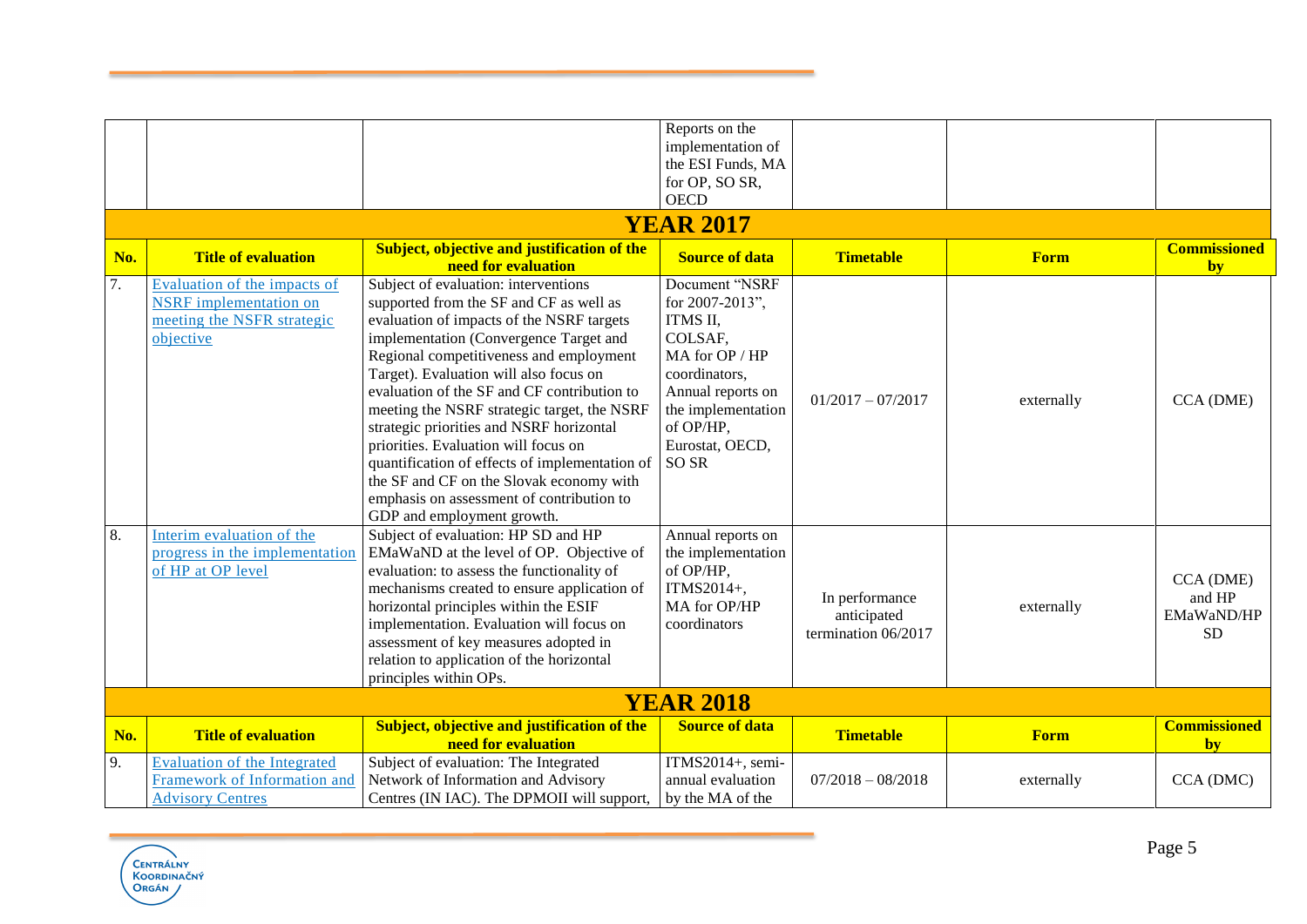|     |                                    | in line with the PA, IN IAC which will          | activities of        |      |            |                 |
|-----|------------------------------------|-------------------------------------------------|----------------------|------|------------|-----------------|
|     |                                    |                                                 |                      |      |            |                 |
|     |                                    | provide information on ESI Funds.               | individual IACs,     |      |            |                 |
|     |                                    | Evaluation will be carried out after 2 years of | semi-annual          |      |            |                 |
|     |                                    | IN IAC functioning.                             | evaluation of the    |      |            |                 |
|     |                                    | The results of the evaluation will serve as a   | activities of the IN |      |            |                 |
|     |                                    | basis for the decision on whether or not the    | IAC coordinator,     |      |            |                 |
|     |                                    | IN IAC will be supported further and, if so,    | staff of the CCA.    |      |            |                 |
|     |                                    | the evaluation will identify options for        | MA, IB, public,      |      |            |                 |
|     |                                    | streamlining the IN IAC operation.              | database of those    |      |            |                 |
|     |                                    |                                                 | interested in        |      |            |                 |
|     |                                    |                                                 | information on the   |      |            |                 |
|     |                                    |                                                 | ESI Funds, Annual    |      |            |                 |
|     |                                    |                                                 | Reports of IACs      |      |            |                 |
| 10. | <b>Evaluation of communication</b> | Subject of evaluation: Communication            | ITMS2014+,           |      |            |                 |
|     | and information activities in      | Strategy of the OP Technical Assistance (OP     | MA for OP,           |      |            |                 |
|     | the $2014 - 2020$ programming      | TA) for the Partnership Agreement for the       | CCA,                 |      |            |                 |
|     | period (second phase)              | 2014 – 2020 Programming Period (PA SR)          | Communication        |      |            |                 |
|     |                                    | and Annual Communication Plan of the OP         | strategy OP TA for   |      |            |                 |
|     |                                    | TA for the PA SR. Objective of the              | PA for the 2014-     | 2018 | externally | <b>CCA</b>      |
|     |                                    | evaluation: to evaluate the fulfilment of the   | 2020 programming     |      |            | $(GO SR - IPD)$ |
|     |                                    | Communication Strategy of the OP TA for         | period,              |      |            |                 |
|     |                                    | the PA SR and activities of the Annual          | Annual               |      |            |                 |
|     |                                    | Communication Plan OP TA for the PA SR          | communication        |      |            |                 |
|     |                                    | for $2017 - 2018$ .                             | plans                |      |            |                 |
| 11. | Evaluation of partnership in       | Subject of evaluation: Involvement of           | PA of the SR for     |      |            |                 |
|     | preparation and                    | partners in the implementation of the           | $2014 - 2020$ ,      |      |            |                 |
|     | implementation of the              | Partnership Agreement.                          | MA for OP, CCA,      |      |            |                 |
|     | Partnership Agreement of the       | Objective of evaluation: to assess partners     | Monitoring           |      |            |                 |
|     | $S_{R}$                            | tasks in preparation of Progress Report of the  | Committee for OP.    | 2018 | externally | CCA (DME)       |
|     |                                    | SR, involvement of partners in process of       | administrative       |      |            |                 |
|     |                                    | programmes implementation and evaluation        | data.                |      |            |                 |
|     |                                    | including their participation in Monitoring     |                      |      |            |                 |
|     |                                    | Committees of the OPs.                          |                      |      |            |                 |

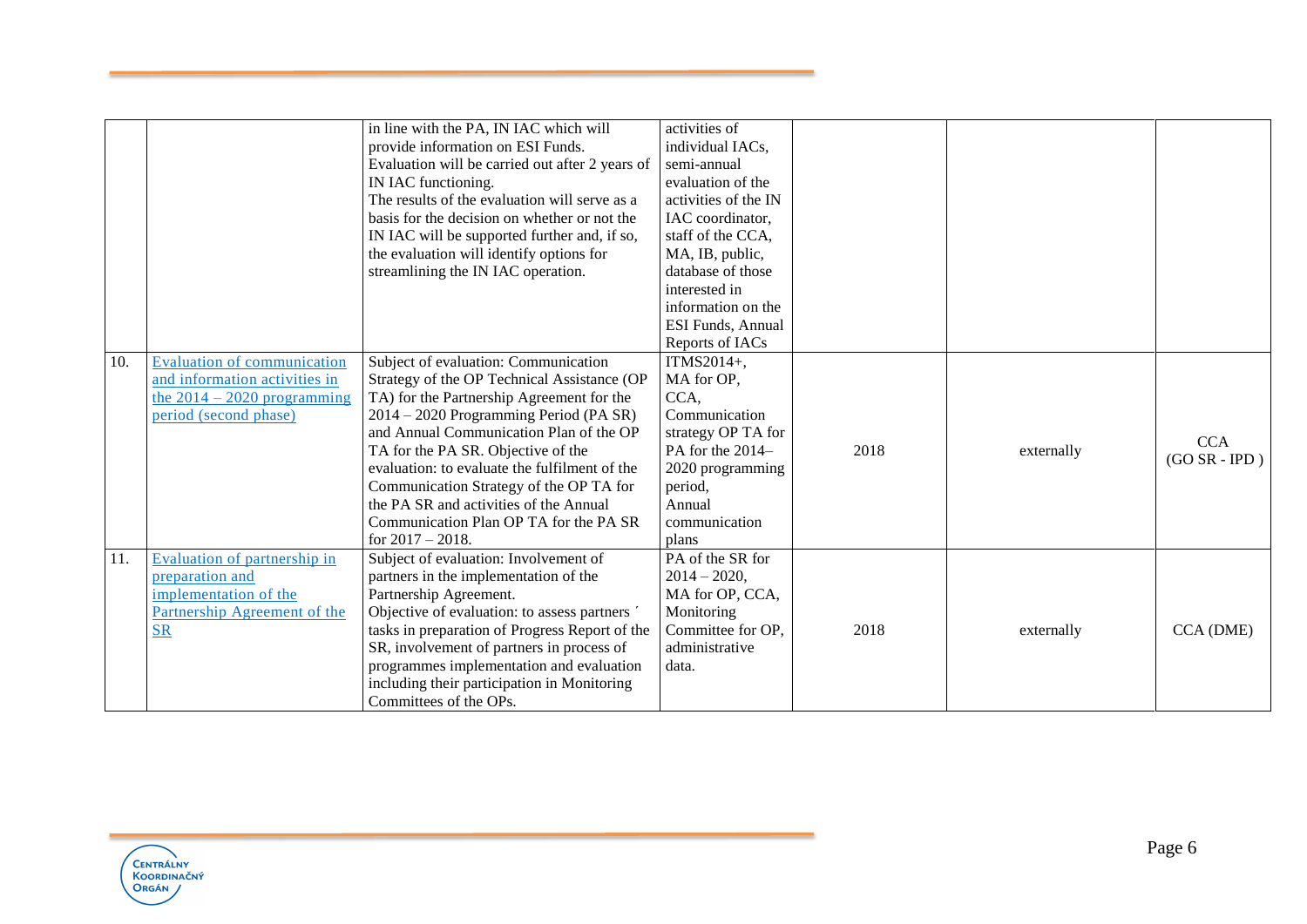|     |                               | The performance of evaluation results from<br>the need to provide information on partners' |                    |                     |            |           |
|-----|-------------------------------|--------------------------------------------------------------------------------------------|--------------------|---------------------|------------|-----------|
|     |                               | tasks in preparation of the Progress Report of                                             |                    |                     |            |           |
|     |                               | the SR in connection with Article 5 of the                                                 |                    |                     |            |           |
|     |                               | general regulation <sup>1</sup> .                                                          |                    |                     |            |           |
| 12. | Evaluation of the progress    | Subject of evaluation: Partnership Agreement                                               | PA SR for 2014-    |                     |            |           |
|     | achieved in the               | of the SR and its progress achieved towards                                                | 2020               |                     |            |           |
|     | implementation of Partnership | the Europe 2020 Strategy and national                                                      | Legislative,       |                     |            |           |
|     | Agreement by 31 December      | strategies.                                                                                | strategic and      |                     |            |           |
|     | 2018                          | Objective of the evaluation: to evaluate the                                               | concept documents  |                     |            |           |
|     |                               | progress achieved in the implementation of                                                 | of the EU and the  |                     |            |           |
|     |                               | the Partnership Agreement of the SR by 31                                                  | SR, ITMS2014+,     |                     |            |           |
|     |                               | December 2018 as a necessary condition for                                                 | IACS, AGIS,        |                     |            |           |
|     |                               | the progress report of the SR in 2019.                                                     | Annual reports on  | $06/2018 - 06/2019$ | externally | CCA (DME) |
|     |                               |                                                                                            | the implementation |                     |            |           |
|     |                               |                                                                                            | of OPs,            |                     |            |           |
|     |                               |                                                                                            | Reports on the     |                     |            |           |
|     |                               |                                                                                            | implementation of  |                     |            |           |
|     |                               |                                                                                            | the ESI Funds,     |                     |            |           |
|     |                               |                                                                                            | SO SR, MA of OP,   |                     |            |           |
|     |                               |                                                                                            | Eurostat,          |                     |            |           |
|     |                               |                                                                                            | <b>OECD</b>        |                     |            |           |
| 13. | Evaluation of efficiency and  | Subject of evaluation: efficiency and                                                      | Administrative     |                     |            |           |
|     | effectiveness of instruments  | effectiveness of instruments for support of                                                | data,              |                     |            |           |
|     | for support of integrated     | integrated territorial development.                                                        | ITMS $2014+$ ,     |                     |            |           |
|     | territorial development       | Objective of evaluation: evaluation of                                                     | IACS, AGIS,        | $2018 - 2019$       |            |           |
|     |                               | instruments for support of integrated                                                      | MA for OP, ITD     |                     | externally | CCA (DME) |
|     |                               | territorial development.                                                                   | coordinators and   |                     |            |           |
|     |                               | Evaluation results from the need to assess                                                 | national           |                     |            |           |
|     |                               | efficiency and effectiveness of instruments                                                | coordinators,      |                     |            |           |

<sup>&</sup>lt;sup>1</sup> REGULATION (EU) No 1303/2013 OF THE EUROPEAN PARLIAMENT AND OF THE COUNCIL of 17 December 2013 laying down common provisions on the European Regional Development Fund, the European Social Fund, the Cohesion Fund, the European Agricultural Fund for Rural Development and the European Maritime and Fisheries Fund and laying down general provisions on the European Regional Development Fund, the European Social Fund, the Cohesion Fund and the European Maritime and Fisheries Fund and repealing Council Regulation (EC) No 1083/2006



 $\overline{a}$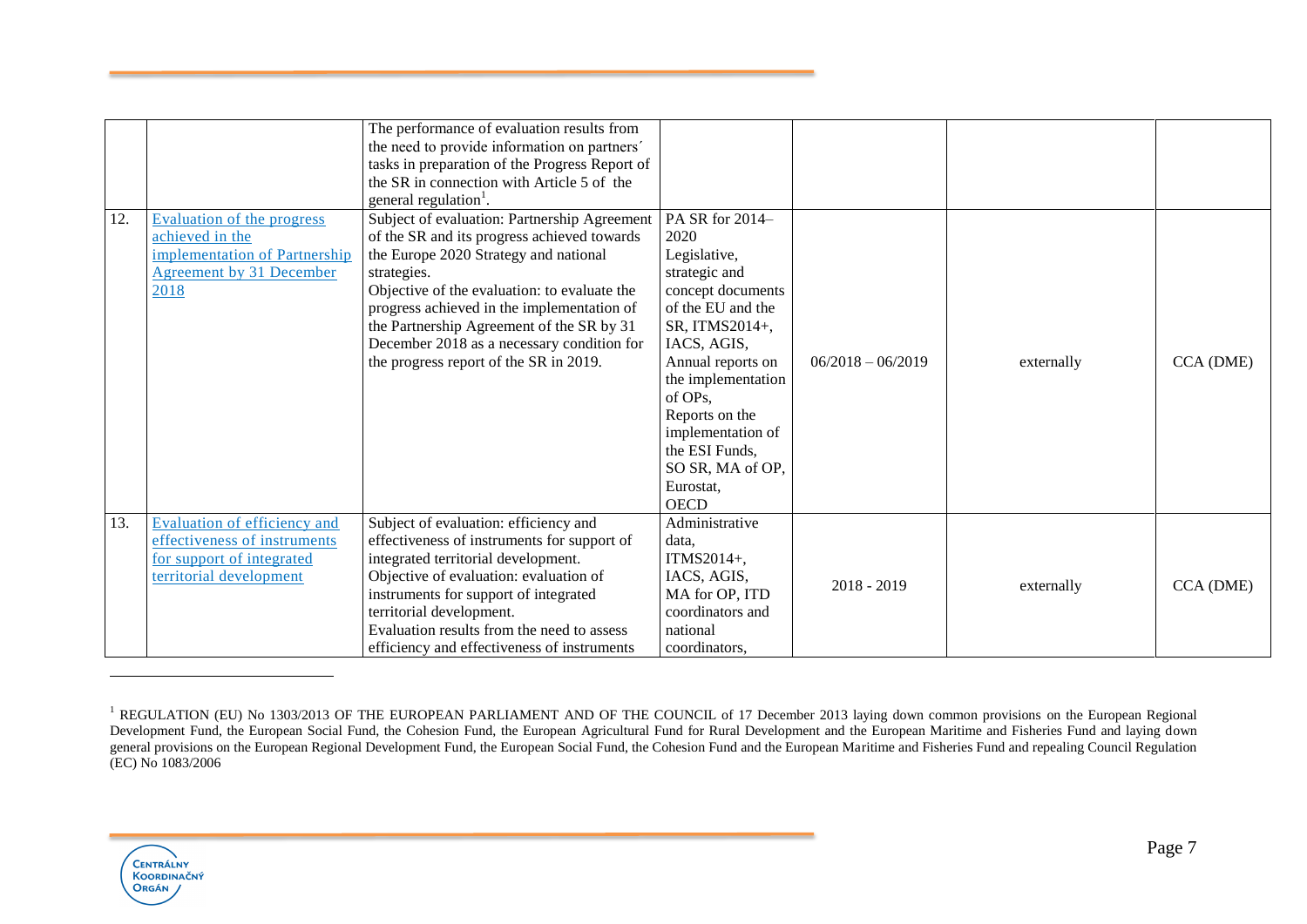|     |                                                                                                                                                                          | for support of integrated territorial<br>development.                                                                                                                                                                                                                                                                                                                                 | data received<br>targeted from<br>RITS and ITS<br>FUA, data from<br>Partnership<br>Councils created at<br>level of RITS,<br>strategic and<br>programming<br>documents for<br>management and<br>implementation of<br>ITS, relevant<br>annual and<br>evaluating reports. |                  |                       |                           |
|-----|--------------------------------------------------------------------------------------------------------------------------------------------------------------------------|---------------------------------------------------------------------------------------------------------------------------------------------------------------------------------------------------------------------------------------------------------------------------------------------------------------------------------------------------------------------------------------|------------------------------------------------------------------------------------------------------------------------------------------------------------------------------------------------------------------------------------------------------------------------|------------------|-----------------------|---------------------------|
|     |                                                                                                                                                                          |                                                                                                                                                                                                                                                                                                                                                                                       | <b>YEAR 2019</b>                                                                                                                                                                                                                                                       |                  |                       |                           |
| No. | <b>Title of evaluation</b>                                                                                                                                               | <b>Subject, objective and justification of the</b><br>need for evaluation                                                                                                                                                                                                                                                                                                             | <b>Source of data</b>                                                                                                                                                                                                                                                  | <b>Timetable</b> | Form                  | <b>Commissioned</b><br>by |
| 14. | Assessment of the meeting of<br>indicators' milestones of the<br>performance framework and<br>analysis of possibilities of<br>reallocation of the<br>performance reserve | Subject of evaluation: indicators milestones TTMS2014+,<br>of performance framework.<br>Objective of evaluation: to assess the meeting<br>of indicators milestones of performance<br>framework.<br>Based on analysis performed and on OP<br>absorption and performance<br>capacity,<br>evaluation shall serve for preparation of draft<br>of reallocation of the performance reserve. | <b>ESIF Management</b><br>system,<br>MA for OP,<br>binding plans of<br>OP, OP annual<br>implementation<br>reports, MI CCA,<br>independent<br>monitoring<br>subject.                                                                                                    | 03-06/2019       | internally/externally | CCA (DME)                 |
| 15. | Evaluation of the meeting of<br>objectives/action plans of the<br>strategic document SD 2015+<br>from a viewpoint of the ESIF                                            | Subject of evaluation: Objectives and action<br>plans of the strategic document SD 2015+.<br>Objective of evaluation: to assess the meeting<br>of strategic document SD 2015+.<br>According to the PA $SR2014 - 2020$ , the<br>strategic document SD 2015+ is mandatory<br>for the implementation of the horizontal                                                                   | ITMS2014+,<br>MA for OP, OP<br>annual<br>implementation<br>reports<br>SO SR<br>Eurostat,                                                                                                                                                                               | 2019             | externally            | CCA (HPD)                 |

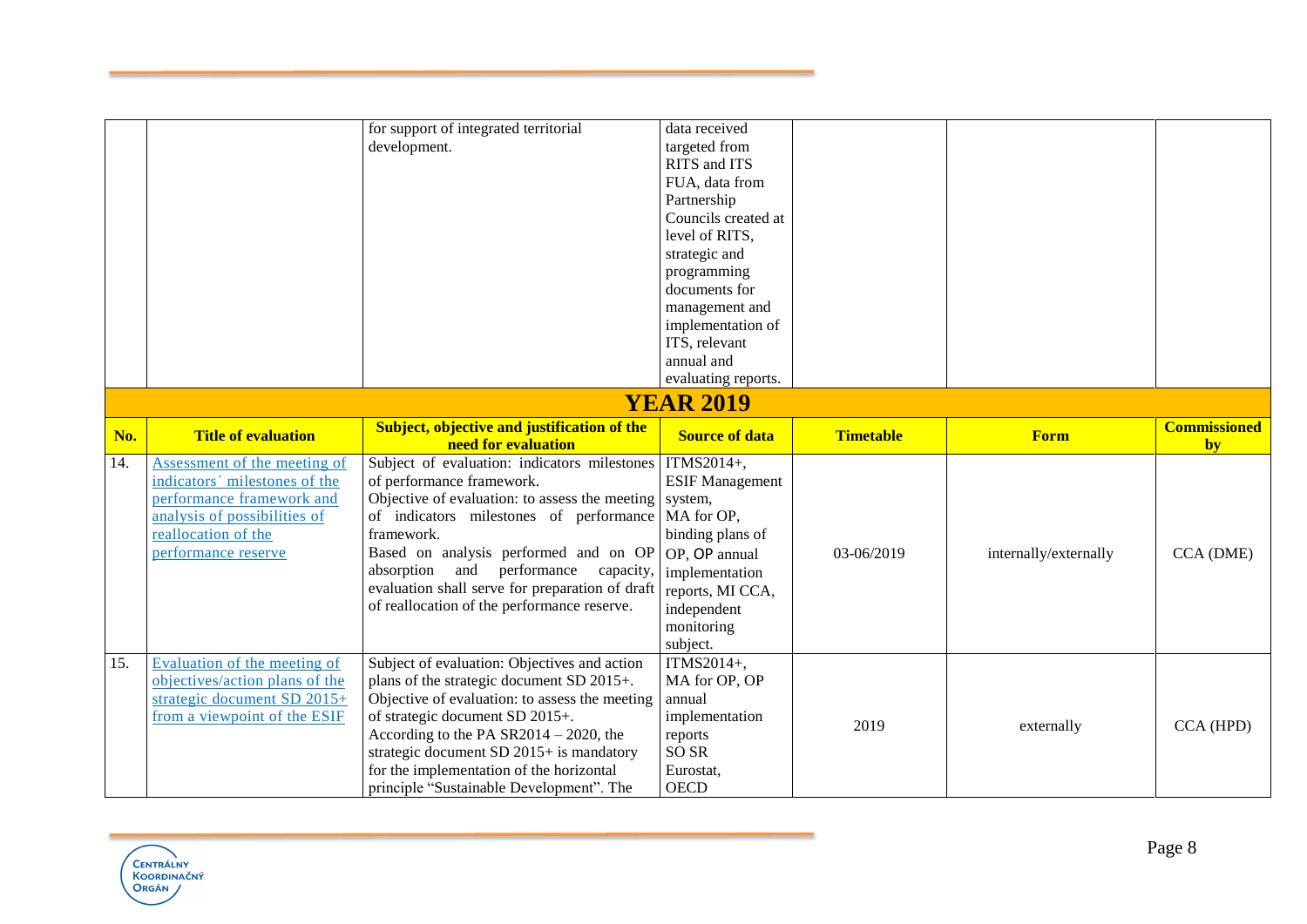|     |                                                                 | coordinator of HP "Sustainable<br>Development" is to evaluate its                        |                       |                  |             |                           |
|-----|-----------------------------------------------------------------|------------------------------------------------------------------------------------------|-----------------------|------------------|-------------|---------------------------|
|     |                                                                 | implementation and submit reports to the<br>government. It will therefore be appropriate |                       |                  |             |                           |
|     |                                                                 | to perform at least one external evaluation                                              |                       |                  |             |                           |
|     |                                                                 | during the period of implementation.                                                     |                       |                  |             |                           |
| 16. | Interim impact evaluation of the                                | Subject of evaluation: HP objectives                                                     | ITMS2014+,            |                  |             |                           |
|     | meeting of HP objectives                                        | according to OP priorities and at the level of                                           | Annual reports on     |                  |             |                           |
|     | according to OP priorities at the                               | the Partnership Agreement.                                                               | implementation of     |                  |             | CCA (DME)                 |
|     | level of Partnership Agreement                                  | Objective of evaluation: to assess impacts of                                            | OP,                   |                  |             | and HP                    |
|     |                                                                 | achieved HP objectives according to OP and                                               | HP coordinators,      | 2019             | externally  | EMaWaND/HP                |
|     |                                                                 | at the level of the Partnership Agreement and                                            | MA for OP,            |                  |             | <b>SD</b>                 |
|     |                                                                 | to formulate recommendations should                                                      | SO SR,                |                  |             |                           |
|     |                                                                 | problems occur. Required under EU                                                        | Eurostat              |                  |             |                           |
|     |                                                                 | Regulation.                                                                              |                       |                  |             |                           |
|     |                                                                 |                                                                                          | <b>YEAR 2020</b>      |                  |             |                           |
| No. | <b>Title of evaluation</b>                                      | Subject, objective and justification of the<br>need for evaluation                       | <b>Source of data</b> | <b>Timetable</b> | <b>Form</b> | <b>Commissioned</b><br>by |
| 17. | Impact assessment of the ESI                                    | Subject of evaluation: Impact on                                                         | ITMS2014+,            |                  |             |                           |
|     | Funds on development of                                         | development of regional disparities (NUTS                                                | SO <sub>SR</sub>      |                  |             |                           |
|     | regional disparities (NUTS III                                  | III and LAU1). Objective of evaluation: to                                               |                       |                  |             |                           |
|     | and LAU1)                                                       | evaluate the development of regional                                                     |                       |                  |             |                           |
|     |                                                                 | disparities at the level of regions and counties                                         |                       | 2020             | externally  | CCA (DME)                 |
|     |                                                                 | during the last 10 years (specifically the least                                         |                       |                  |             |                           |
|     |                                                                 | developed counties) and to identify main                                                 |                       |                  |             |                           |
|     |                                                                 | factors generating lower economic growth                                                 |                       |                  |             |                           |
|     |                                                                 | and to assess contribution of the EU support.                                            |                       |                  |             |                           |
| 18. | ESIF contribution towards the<br>creation of jobs with emphasis | Subject of evaluation: ESIF contribution                                                 | SO <sub>SR</sub>      |                  |             |                           |
|     | on sustainable, inclusive and                                   | towards the creation of jobs. Objective of<br>evaluation: to evaluate the impact of ESIF | ITMS2014+,<br>COLSAF, |                  |             |                           |
|     | smart growth                                                    | interventions on the labour market,                                                      | OP and their          | 2020             | externally  | CCA (DME)                 |
|     |                                                                 | opportunities for job creation, and their                                                | annual reports,       |                  |             |                           |
|     |                                                                 | impact on sustainable, inclusive and smart                                               | EU and Slovak         |                  |             |                           |
|     |                                                                 | growth of the economy.                                                                   | legislation           |                  |             |                           |
|     |                                                                 |                                                                                          | <b>YEAR 2021</b>      |                  |             |                           |
|     |                                                                 | <b>Subject, objective and justification of the</b>                                       | <b>Source of data</b> |                  |             | <b>Commissioned</b>       |
| No. | <b>Title of evaluation</b>                                      | need for evaluation                                                                      |                       | <b>Timetable</b> | <b>Form</b> | by                        |

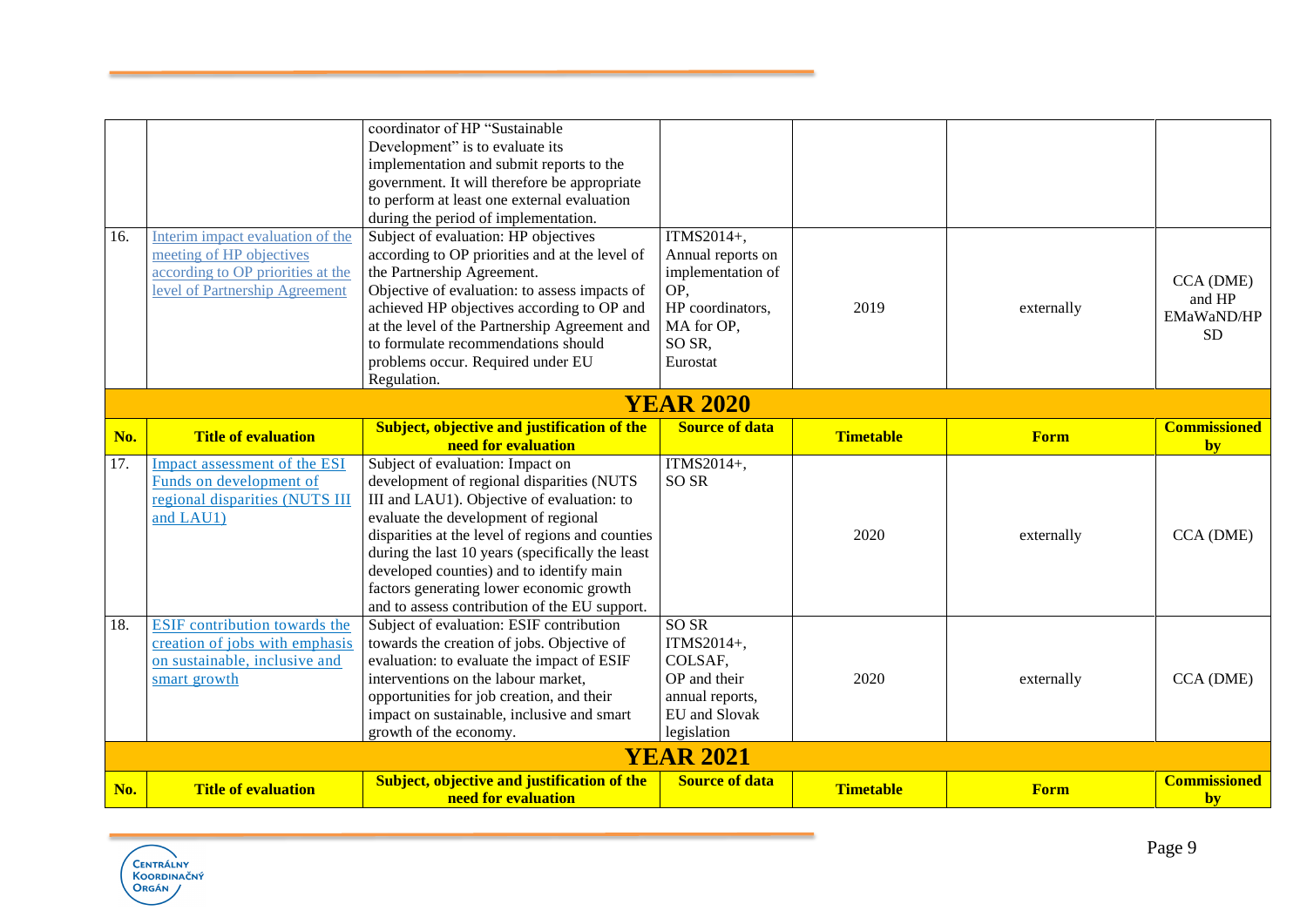| 19. | <b>Evaluation of communication</b><br>and information activities in<br>the $2014 - 2020$ programming<br>period (third phase)                                                | Subject of evaluation: information and<br>communication in the $2014 - 2020$<br>programming period.<br>Objective of evaluation: to evaluate the<br>effectiveness and efficiency of information<br>and communication in the 2014-2020<br>programming period by analysis of data and<br>final opinion survey.                                                                                                         | ITMS2014+,<br>MA for OP,<br>CCA,<br>Communication<br>strategy OP TA for<br>PA for the 2014-<br>20 programming<br>period,<br>Annual<br>communication<br>plans | 2021                | externally            | $CCA$ (OIP)                                   |
|-----|-----------------------------------------------------------------------------------------------------------------------------------------------------------------------------|---------------------------------------------------------------------------------------------------------------------------------------------------------------------------------------------------------------------------------------------------------------------------------------------------------------------------------------------------------------------------------------------------------------------|--------------------------------------------------------------------------------------------------------------------------------------------------------------|---------------------|-----------------------|-----------------------------------------------|
| 20. | Interim evaluation of progress<br>in the implementation of HP at<br><b>OP</b> level                                                                                         | Subject of evaluation: HP SD and HP<br>EMaWaND at the level of OPs. Objective of<br>evaluation: to assess functionality of<br>mechanisms created to ensure the<br>implementation of horizontal principles<br>within the ESI Funds implementation.<br>Evaluation will focus on assessment of key<br>measures adopted in relation to<br>implementation of the horizontal principles<br>within operational programmes. | Annual reports on<br>the implementation<br>of OPs/HP,<br>ITMS2014+,<br>MA for OP/HP<br>coordinators                                                          | $02/2021 - 04/2021$ | externally            | CCA(DME) and<br>HP<br>EMaWaND/HP<br><b>SD</b> |
| 21. | <b>Evaluation of the ESIF</b><br>contribution to increasing the<br>quality of cooperation between<br>entrepreneurial sector and<br>research and development<br>institutions | Subject of evaluation: ESIF contribution to<br>entrepreneurial sector and research and<br>development institutions. Objective of<br>evaluation: to evaluate the results of<br>cooperation between research institutions and<br>entrepreneurial sector and to assess<br>qualitatively and quantitatively the efficiency<br>and effects of the ESIF interventions on this<br>cooperation.                             | ITMS2014+,<br>primary data from<br>interviews with<br>MA/IB and<br>beneficiaries                                                                             | $2020 - 2021$       | externally            | CCA (DME)                                     |
|     |                                                                                                                                                                             |                                                                                                                                                                                                                                                                                                                                                                                                                     | <b>YEAR 2022</b>                                                                                                                                             |                     |                       |                                               |
| No. | <b>Title of evaluation</b>                                                                                                                                                  | <b>Subject, objective and justification of the</b><br>need for evaluation                                                                                                                                                                                                                                                                                                                                           | <b>Source of data</b>                                                                                                                                        | <b>Timetable</b>    | <b>Form</b>           | <b>Commissioned</b><br>by                     |
| 22. | <b>Evaluation of the findings</b><br>from the ESIF evaluations<br>carried out in the 2014-2020<br>programming period                                                        | Subject of evaluation: findings and<br>recommendations from the ESIF evaluations<br>performed in the $2014 - 2020$ programming<br>period. Objective of evaluation: evaluation of<br>findings and recommendations form the ESIF                                                                                                                                                                                      | Summary reports<br>on evaluation<br>activities and on<br>the results of<br>ESIF/OP/HP                                                                        | $09/2022 - 12/2022$ | internally/externally | CCA (DME)                                     |

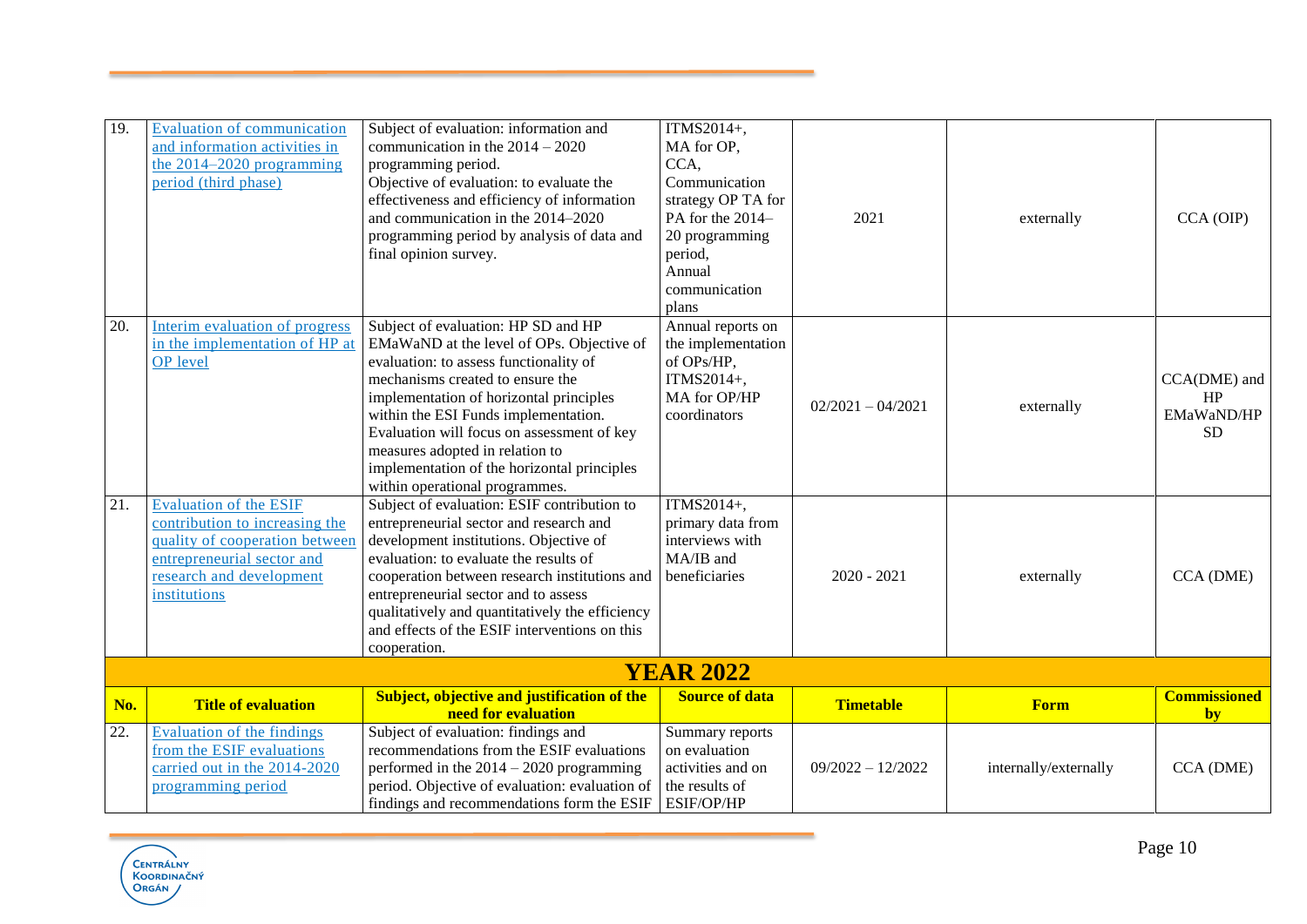|     |                                | evaluations performed in the 2014 -2020<br>programming period. The evaluation outputs      | evaluations, MA<br>for OP, HP |                  |             |                     |
|-----|--------------------------------|--------------------------------------------------------------------------------------------|-------------------------------|------------------|-------------|---------------------|
|     |                                | will serve as a basis for the preparation of the                                           | coordinators                  |                  |             |                     |
|     |                                | Summary Report on the Evaluation of ESIF                                                   |                               |                  |             |                     |
|     |                                | Implementation in the 2014-2020                                                            |                               |                  |             |                     |
|     |                                | programming period.                                                                        |                               |                  |             |                     |
| 23. | Evaluation of the meeting of   | Subject of evaluation: implementation of the                                               | ITMS2014+,                    |                  |             |                     |
|     | objectives/action plans of the | ESI Funds in the 2014 -2020 programming                                                    | Annual reports on             |                  |             |                     |
|     | strategic document SD 2015+    | period. Objective of evaluation: to assess the                                             | the implementation            |                  |             |                     |
|     | from the viewpoint of ESIF     | implementation of the strategic document SD                                                | of OPs,                       |                  |             |                     |
|     |                                | 2015+. According to PA SR 2014-2020, the                                                   | MA for OP,                    |                  |             |                     |
|     |                                | strategic document SD 2015+ is mandatory                                                   | SO <sub>SR</sub>              | 2022             |             | CCA (HPD)           |
|     |                                | for the implementation of the horizontal                                                   | Eurostat,                     |                  | externally  |                     |
|     |                                | principle "Sustainable Development". The                                                   | <b>OECD</b>                   |                  |             |                     |
|     |                                | coordinator of HP "Sustainable                                                             |                               |                  |             |                     |
|     |                                | Development" is to evaluate its                                                            |                               |                  |             |                     |
|     |                                | implementation and submit reports to the                                                   |                               |                  |             |                     |
|     |                                | government.                                                                                |                               |                  |             |                     |
|     |                                |                                                                                            |                               |                  |             |                     |
|     |                                |                                                                                            | <b>YEAR 2023</b>              |                  |             |                     |
|     |                                | <b>Subject, objective and justification of the</b>                                         | <b>Source of data</b>         |                  |             | <b>Commissioned</b> |
| No. | <b>Title of evaluation</b>     | need for evaluation                                                                        |                               | <b>Timetable</b> | <b>Form</b> | by                  |
| 24. | Impact evaluation of the ESIF  | Subject of evaluation: ESI Funds                                                           | ITMS2014+,                    |                  |             |                     |
|     | implementation                 | implementation in the $2014 - 2020$                                                        | OP monitoring                 |                  |             |                     |
|     |                                | programming period. Objective of evaluation:                                               | reports,                      |                  |             |                     |
|     |                                | evaluation of the synergic effects and impacts                                             | SO SR,                        |                  |             |                     |
|     |                                | of the ESI Funds on meeting the goals of the                                               | MA for OP/HP                  |                  |             |                     |
|     |                                | Europe 2020 Strategy. Horizontal evaluation                                                | coordinators,                 |                  |             |                     |
|     |                                | is based on evaluation of results of                                                       | CCA.                          |                  |             |                     |
|     |                                | programmes and operations since 2014 co-                                                   |                               | 2023             | externally  | CCA (DME)           |
|     |                                | financed from the ESI Funds. Assessment of                                                 |                               |                  |             |                     |
|     |                                | purpose, efficiency and economy of the 2014                                                |                               |                  |             |                     |
|     |                                | $-2020$ programming period and final                                                       |                               |                  |             |                     |
|     |                                | evaluation of HP EMaWaND/HP SD                                                             |                               |                  |             |                     |
|     |                                | objectives in the $2014 - 2020$ programming<br>period will be also part of the evaluation. |                               |                  |             |                     |

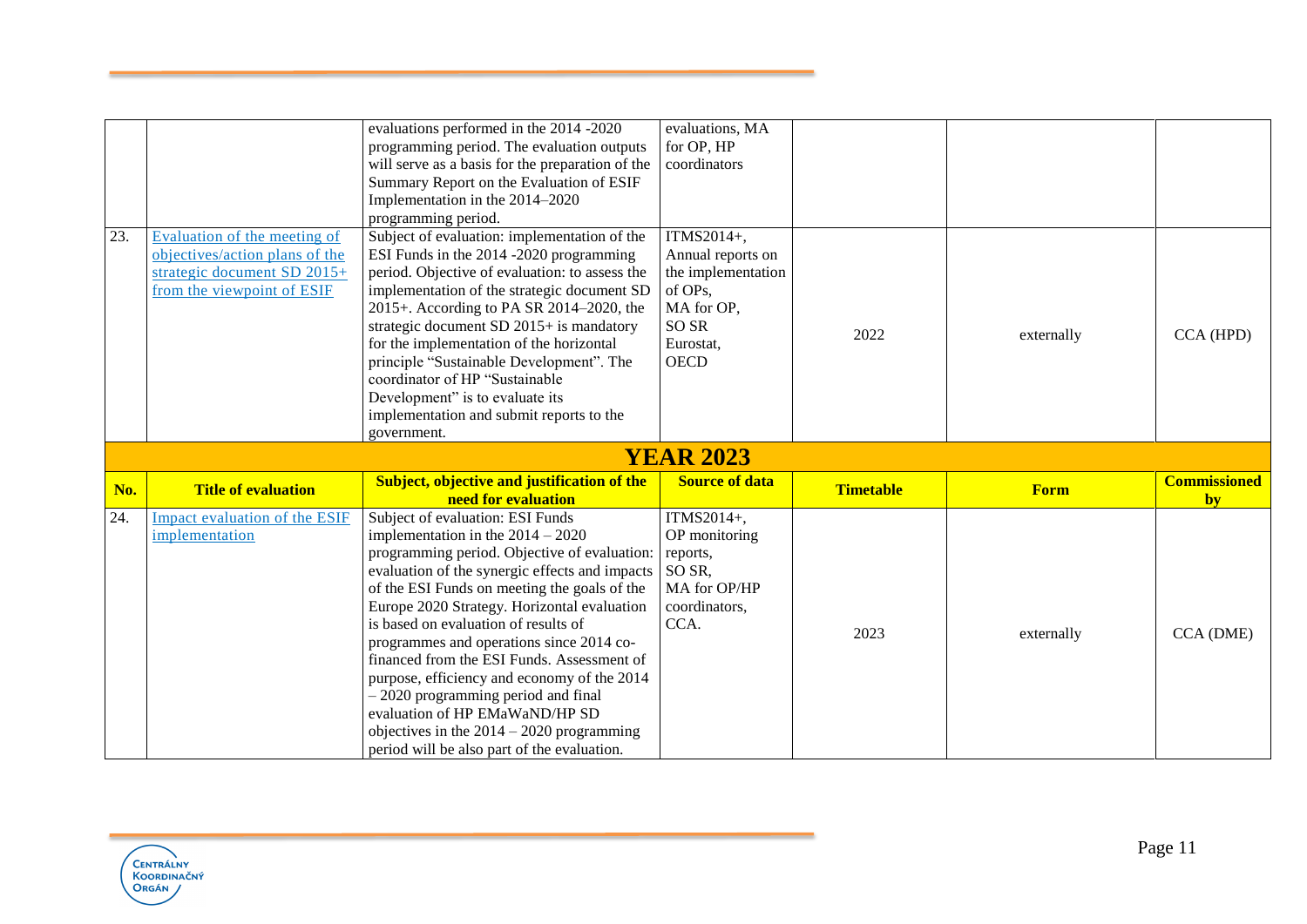# <span id="page-12-0"></span>**3 Indicative summary list of ESIF evaluations revision in the 2014–2020 programming period**

| 1.                                            | <b>Qualitative analysis of recommendations from performed</b>                                               |
|-----------------------------------------------|-------------------------------------------------------------------------------------------------------------|
|                                               | evaluations of NSRF/OP/HP in the 2007–2013 programing                                                       |
|                                               | period and from the meta-evaluation performed                                                               |
| Subject, objective and                        | Subject of analysis: findings and recommendations from                                                      |
| justification of the need                     | evaluations performed in the 2007-2013 programming period.                                                  |
| for evaluation                                | Objective of the analysis: to elaborate on the findings and                                                 |
|                                               | recommendations and specify the needs for the evaluation                                                    |
|                                               | system, particularly when it comes to the implementation of the<br>results of evaluation and the CCA tasks. |
|                                               | Results of the analysis will be used to set up an efficient system                                          |
|                                               | for the taking of recommendations into account and for making                                               |
|                                               | the evaluation system run by the CCA more efficient, which is                                               |
|                                               | one of the conclusions of the meta-evaluation performed.                                                    |
| <b>Source of data</b>                         | CCA, MA for OP/HP coordinators,                                                                             |
|                                               | Summary reports and final reports from evaluations carried out                                              |
|                                               | 2007-2013<br>evaluator's<br>the<br>programming<br>period,<br>in                                             |
|                                               | questionnaire survey                                                                                        |
| <b>Basic evaluation</b>                       | What are the challenges and risks identified by evaluations                                                 |
| questions                                     | (including the process and use of outputs) on which the future                                              |
|                                               | activities should focus?                                                                                    |
|                                               | What are the needs of further development of the evaluation                                                 |
|                                               | system with a view to the tasks and positon of the CCA?                                                     |
|                                               | What is the efficient mode of communication and support for                                                 |
|                                               | the use of the findings and recommendations from evaluations?                                               |
| <b>Proposed methods</b>                       | Desk research, questionnaire survey, multi-criteria methods,<br><b>SWOT</b> analysis                        |
| <b>Timetable</b>                              | <b>Finished 06/2016</b>                                                                                     |
| Form                                          | Internally                                                                                                  |
| <b>Responsible for the</b>                    | <b>Evaluation Unit</b>                                                                                      |
| preparation of the                            |                                                                                                             |
| terms of reference                            |                                                                                                             |
| <b>Responsible for the</b>                    | Pursuant to a partial Contract for Works or under the Public                                                |
| takeover and                                  | Procurement Act or the EU directive on public procurement                                                   |
| acceptance of the                             |                                                                                                             |
| <b>Works</b>                                  |                                                                                                             |
| <b>Evaluation coordinator</b>                 | <b>Evaluation Unit</b>                                                                                      |
| <b>Invited to comment</b>                     | Members of the Evaluation Supervision Working Group (set up)                                                |
|                                               | within the CCA),                                                                                            |
|                                               | Members of the Working Group for Evaluation                                                                 |
| <b>Financial management</b><br>of the project |                                                                                                             |
| 2.                                            | Structuring of the ESIF evaluation system (set up of                                                        |
|                                               | evaluation concept including IT support);                                                                   |
| Subject, objective and                        | Subject of evaluation: processes of evaluation.                                                             |
|                                               |                                                                                                             |

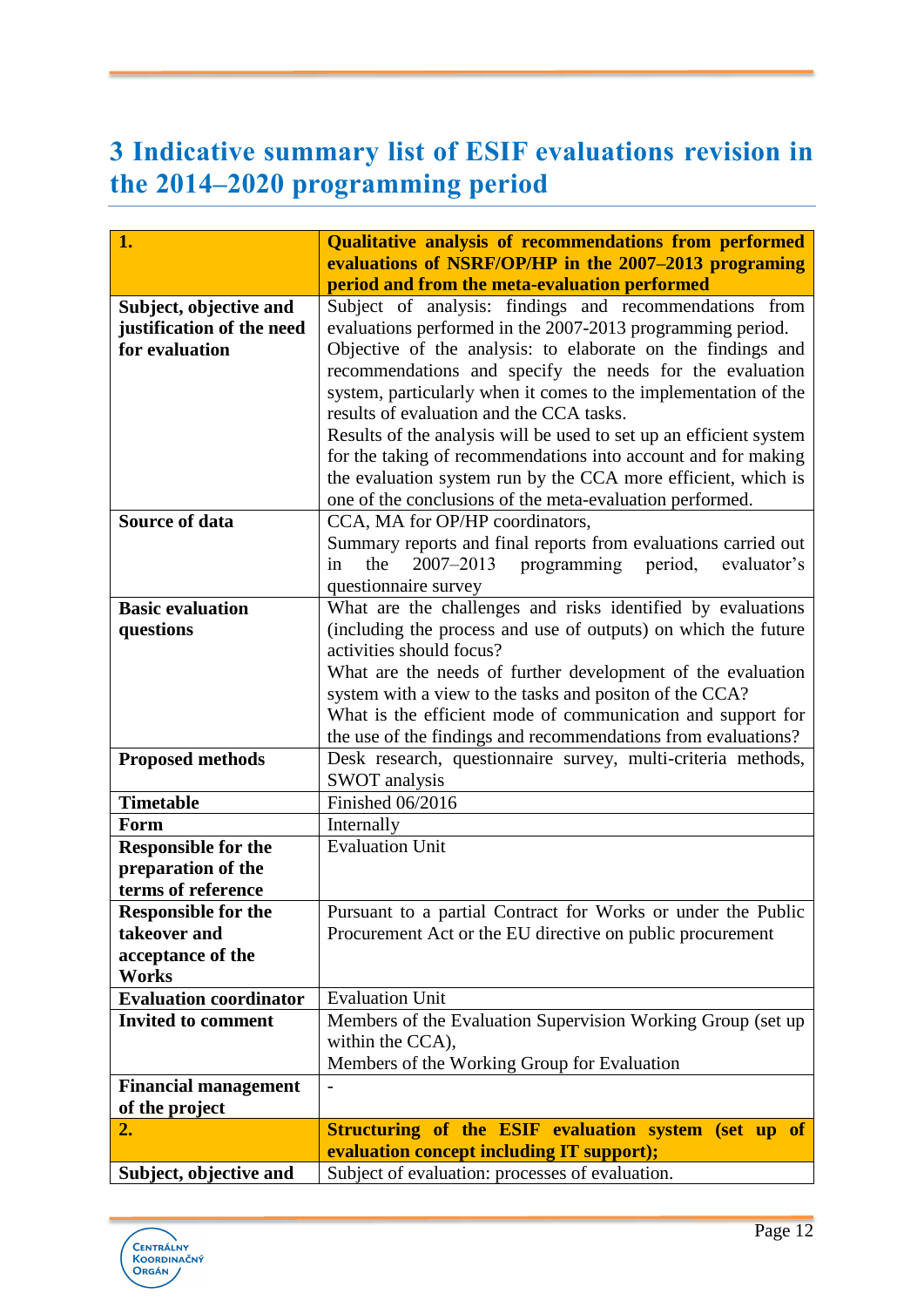| justification of the need         | Based on evaluation results, objective of the structuring is to  |
|-----------------------------------|------------------------------------------------------------------|
| for evaluation                    | enable a set-up of system and structure of evaluation which will |
|                                   | lead to more effective, transparent but mainly improved          |
|                                   | processes (activities) related to evaluation. This concerns      |
|                                   | processes influencing the level of fulfilment of requirements    |
|                                   | and expectations from the CCA as well as MA/CA and HP            |
|                                   | coordinators.                                                    |
|                                   |                                                                  |
| Source of data                    | ESIF Management System for the 2014-2020 programming             |
|                                   | period,                                                          |
|                                   | MI CCA,                                                          |
|                                   | ITMS2014+,                                                       |
|                                   | MA for OP                                                        |
| <b>Basic evaluation</b>           | Is the ESIF evaluation system suitably applied from a            |
| questions                         | viewpoint of providing evaluation of results and impacts of      |
|                                   | financial assistance from the EU funds?                          |
|                                   | How are the proposed indicators, linked to investment            |
|                                   | priorities, thematic objectives, horizontal principles and the   |
|                                   | EU2020 Strategy, designed and evaluated?                         |
|                                   | How do the proposed common evaluation questions reflect the      |
|                                   | need to coordinate evaluation in strategic areas (synthesis of   |
|                                   | several MAs)?                                                    |
|                                   | What are the subsequent needs in terms of ensuring the           |
|                                   | availability of data on a continuous basis?                      |
| <b>Proposed methods</b>           | benchmarking, brainstorming, delphi, focus group                 |
| <b>Timetable</b>                  | In process of performance, anticipated termination 06/2017       |
| Form                              | internally/externally                                            |
| <b>Responsible for the</b>        | <b>Evaluation Unit</b>                                           |
| preparation of the                |                                                                  |
| terms of reference                |                                                                  |
| <b>Responsible for the</b>        | Pursuant to a partial Contract for Works or under the Public     |
| takeover and                      | Procurement Act or the EU directive on public procurement        |
|                                   |                                                                  |
| acceptance of the<br><b>Works</b> |                                                                  |
| <b>Evaluation coordinator</b>     |                                                                  |
| <b>Invited to comment</b>         | <b>Evaluation Unit</b>                                           |
|                                   | Members of the Evaluation Supervision Working Group,             |
|                                   | Members of the Working Group for Evaluation                      |
| <b>Financial management</b>       | Project Preparation and Implementation Unit, CCA                 |
| of the project<br>3.              | <b>Evaluation of communication and information activities in</b> |
|                                   | the 2014-2020 programming period                                 |
| Subject, objective and            | Subject of evaluation: Communication Strategy of the OP          |
| justification of the need         | Technical assistance (OP TA) for the Partnership Agreement       |
| for evaluation                    | for the $2014 - 2020$ Programming Period (PA SR) and Annual      |
|                                   | Communication Plans of the OP TA for the PA SR.                  |
|                                   |                                                                  |
|                                   |                                                                  |
|                                   | Objective of the evaluation is to evaluate implementation of the |
|                                   | Communication Strategy OP TA for the PA SR and activities        |
|                                   | of the Annual Communication Plans for the PA SR.                 |
| <b>Source of data</b>             | ITMS2014+,<br>MA for OP,                                         |

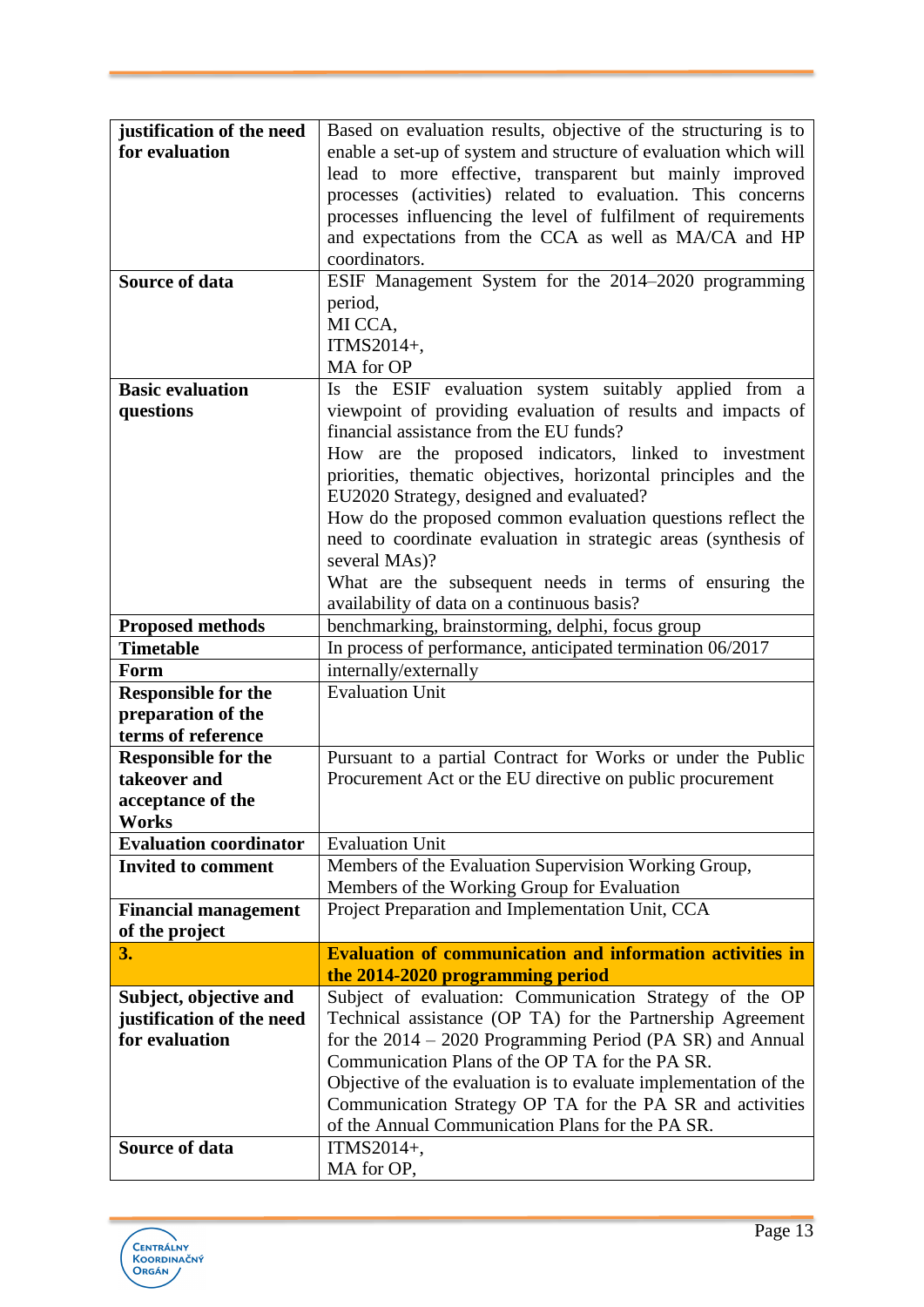|                                             | CCA,                                                                                                                         |
|---------------------------------------------|------------------------------------------------------------------------------------------------------------------------------|
|                                             | Communication strategy OP TA for PA for the 2014–20                                                                          |
|                                             | programming period,                                                                                                          |
|                                             | Annual communication plans                                                                                                   |
| <b>Basic evaluation</b>                     | How effective are the communication and information activities                                                               |
| questions                                   | in the area of ESI Funds?                                                                                                    |
|                                             | To what extent have individual types of communication and                                                                    |
|                                             | information activities contributed towards raising awareness on                                                              |
|                                             | the ESI Funds among professional/general public?                                                                             |
|                                             | Have the communication and information activities in the area                                                                |
|                                             | of ESI Funds contributed towards raising awareness on their                                                                  |
|                                             | benefits among the population?                                                                                               |
| <b>Proposed methods</b>                     | Desk research, semi-structure (in-depth) interview, comparative                                                              |
|                                             | questionnaire public opinion survey, theory based<br>method,                                                                 |
|                                             | impact evaluation, synthesis                                                                                                 |
| <b>Timetable</b>                            | 1st phase - 2016<br>2nd phase $-2018$                                                                                        |
|                                             | 3rd phase $-2021$                                                                                                            |
| Form                                        | Externally                                                                                                                   |
| <b>Responsible for the</b>                  | Evaluation Unit in cooperation with the Information and                                                                      |
| preparation of the                          | Publicity Department (The Government Office of the SR)                                                                       |
| terms of reference                          |                                                                                                                              |
| <b>Responsible for the</b>                  | Pursuant to a partial Contract for Works or under the Public                                                                 |
| takeover and                                | Procurement Act or the EU directive on public procurement                                                                    |
| acceptance of the                           |                                                                                                                              |
| Works                                       |                                                                                                                              |
| <b>Evaluation coordinator</b>               | <b>Evaluation Unit</b>                                                                                                       |
| <b>Invited to comment</b>                   | <b>Evaluation Supervision Working Group,</b>                                                                                 |
|                                             | Working Group for Evaluation,                                                                                                |
|                                             | Working group for information and communication                                                                              |
| <b>Financial management</b>                 | Project Preparation and Implementation Unit, CCA                                                                             |
|                                             |                                                                                                                              |
| of the project                              |                                                                                                                              |
| 4.                                          | Methodology for the evaluation of synergic effects and                                                                       |
|                                             | interventions of ESIF;                                                                                                       |
| Subject, objective and                      | Subject of evaluation:<br>synergic effects of the<br><b>ESIF</b>                                                             |
| justification of the need<br>for evaluation | interventions.                                                                                                               |
|                                             | Objective of evaluation is to develop a methodological manual                                                                |
|                                             | for the evaluation of complementarities and synergies of                                                                     |
|                                             | interventions from the ESIF and other support instruments, and<br>specification of the themes subject to further evaluation. |
| Source of data                              | CCA,                                                                                                                         |
|                                             | MA for OP                                                                                                                    |
|                                             | HP coordinators,                                                                                                             |
|                                             | <b>EVALSED</b>                                                                                                               |
| <b>Basic evaluation</b>                     | What are the synergic effects resulting from interventions                                                                   |
| questions                                   | supported from EU sources?                                                                                                   |
|                                             | How do the synergic effects contribute towards the meeting the                                                               |
|                                             | national objectives of the Europe 2020 and the main objectives<br>of the smart, inclusive and sustainable growth?            |

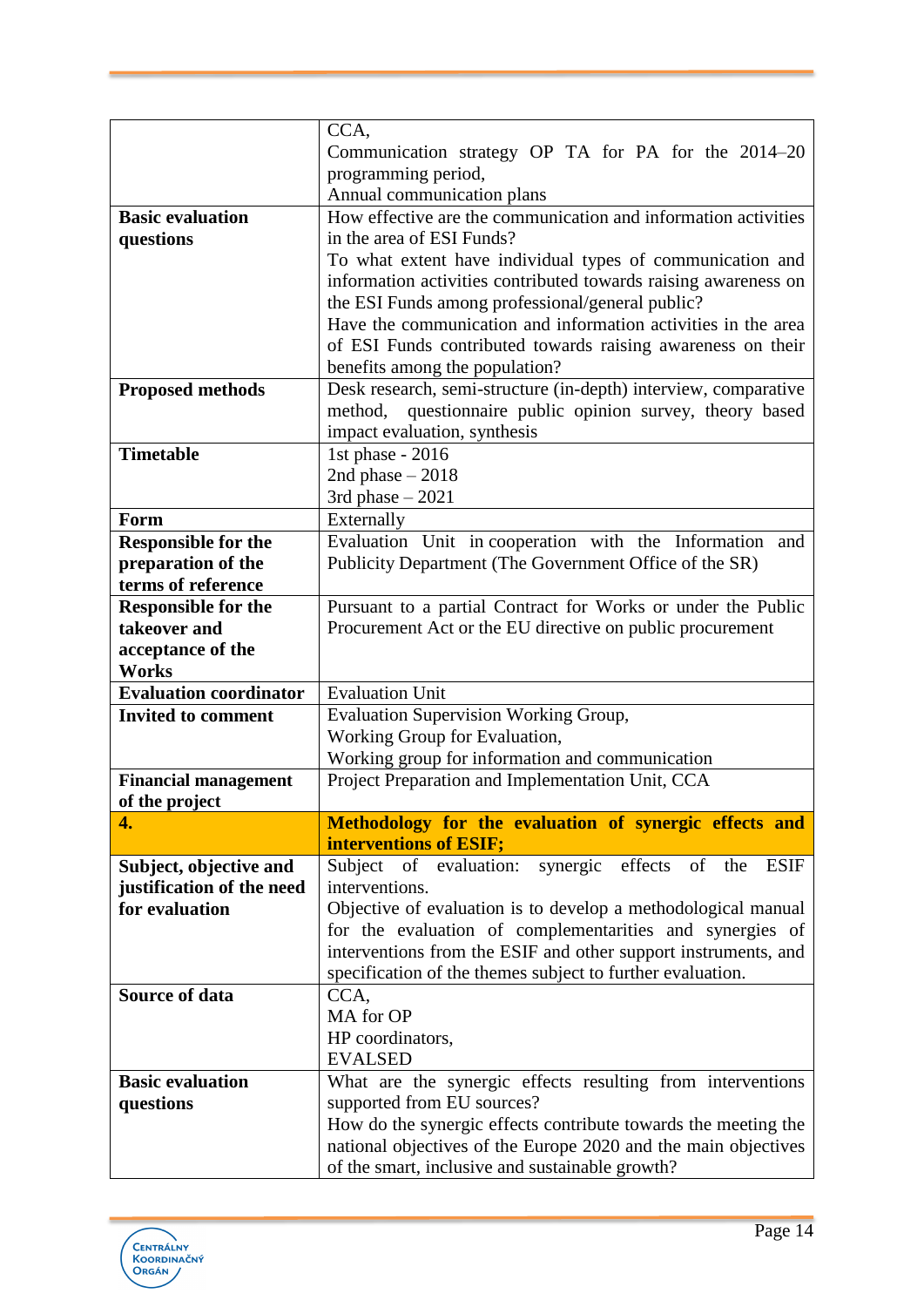|                               | Which areas of the ESI Funds implementation are key for the                                                        |
|-------------------------------|--------------------------------------------------------------------------------------------------------------------|
|                               | evaluation of contribution of interventions towards meeting the                                                    |
|                               | objectives of the Europe 2020 Strategy?                                                                            |
| <b>Proposed methods</b>       | survey, interview, questionnaires, quantitative and qualitative                                                    |
|                               | methods, desk research                                                                                             |
| <b>Timetable</b>              | In process of performance, anticipated termination 12/2016                                                         |
| Form                          | Externally                                                                                                         |
| <b>Responsible for the</b>    | <b>Evaluation Unit</b>                                                                                             |
| preparation of the            |                                                                                                                    |
| terms of reference            |                                                                                                                    |
| <b>Responsible for the</b>    | Pursuant to a partial Contract for Works or under the Public                                                       |
| takeover and                  | Procurement Act or the EU directive on public procurement                                                          |
| acceptance of the             |                                                                                                                    |
| Works                         |                                                                                                                    |
| <b>Evaluation coordinator</b> | <b>Evaluation Unit</b>                                                                                             |
| <b>Invited to comment</b>     | Evaluation Supervision Working Group,                                                                              |
|                               | Working Group for Evaluation                                                                                       |
| <b>Financial management</b>   | Project Preparation and Implementation Unit, CCA                                                                   |
|                               |                                                                                                                    |
| of the project                |                                                                                                                    |
| 5.                            | <b>Evaluation of the efficiency of the setup of ESIF processes</b>                                                 |
| Subject, objective and        | The purpose of the evaluation is to assess the efficiency of the                                                   |
| justification of the need     | setup of selected processes within the ESI Funds Management                                                        |
| for evaluation                | System and propose measures to increase their efficiency. At                                                       |
|                               | the moment, the following processes appear to be suitable:                                                         |
|                               | 1. Phase of the publication of calls, 2. Preparation of                                                            |
|                               | applications by potential beneficiaries, 3. Formal evaluation of                                                   |
|                               | applications for grants, 4. Evaluation of the content of grant                                                     |
|                               | applications and of the system for project selection, plus other                                                   |
|                               |                                                                                                                    |
|                               | processes.                                                                                                         |
|                               | The objective is to provide detailed analysis of selected ESIF                                                     |
|                               | processes based on the data from the processes implemented                                                         |
|                               | within the 2007–2013 operational programmes and compared                                                           |
|                               |                                                                                                                    |
|                               | against the presently applicable management documentation for                                                      |
|                               | the 2014-2020 programming period. Due to the implementation                                                        |
|                               | of new projects, the analysis will also include the processes                                                      |
|                               | implemented during the 2014-2020 programming period. The                                                           |
|                               | main output will be a proposal for measures to be adopted by                                                       |
|                               | the managing authorities in order to fine-tune their processes                                                     |
|                               | and, where necessary, proposals to cancel inefficient processes.                                                   |
|                               | The evaluation is needed in order to simplify the existing ESI                                                     |
|                               | Funds Management System and make it more efficient.                                                                |
| Source of data                | ITMS2014+                                                                                                          |
|                               | <b>CCA</b>                                                                                                         |
|                               | MA/IB                                                                                                              |
| <b>Basic evaluation</b>       | What is the efficiency of the selected processes?                                                                  |
| questions                     | How can the efficiency of the selected processes be increased?                                                     |
|                               | What are the recommendations and proposals to improve the                                                          |
|                               | performance of the ESI Funds Management System?<br>Further questions will be formulated depending on the selection |

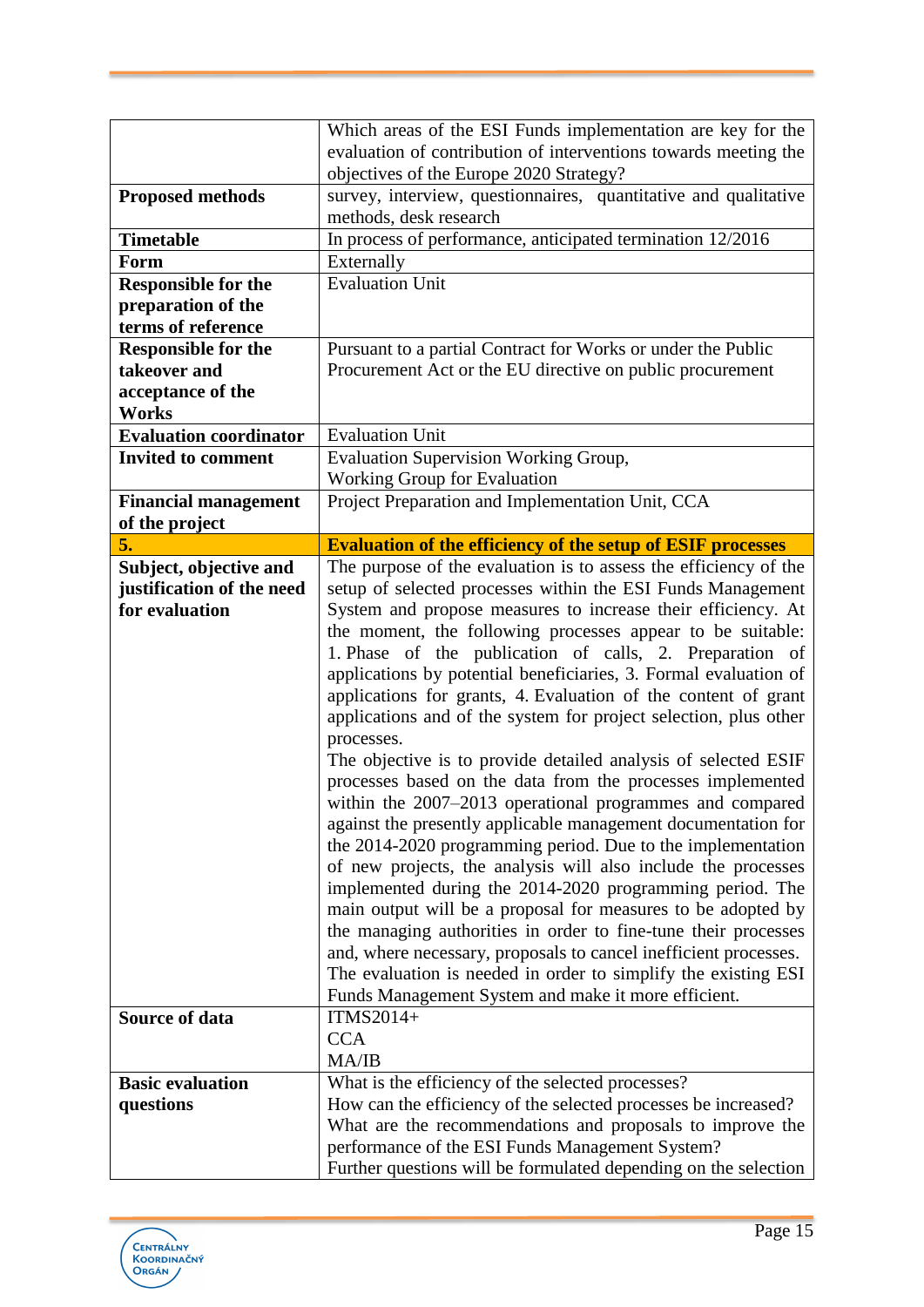| of processes.                                                                               |  |
|---------------------------------------------------------------------------------------------|--|
| SWOT analysis, Balanced Scorecard, questionnaire surveys,<br><b>Proposed methods</b>        |  |
| field qualitative research                                                                  |  |
| $01/2016 - 09/2016$<br><b>Timetable</b>                                                     |  |
| externally<br>Form                                                                          |  |
| <b>DMC</b><br><b>Responsible for the</b>                                                    |  |
| preparation of the                                                                          |  |
| terms of reference                                                                          |  |
| <b>DMC</b><br><b>Responsible for the</b>                                                    |  |
| takeover and                                                                                |  |
| acceptance of the                                                                           |  |
| <b>Works</b>                                                                                |  |
| <b>DMC</b><br><b>Evaluation coordinator</b>                                                 |  |
| <b>Evaluation Supervision Working Group,</b><br><b>Invited to comment</b>                   |  |
| <b>Working Group for Evaluation</b>                                                         |  |
| Project Preparation and Implementation Unit, CCA<br><b>Financial management</b>             |  |
| of the project                                                                              |  |
| <b>Evaluation of the progress achieved in the implementation</b><br>6.                      |  |
| of Partnership Agreement by 31 December 2016                                                |  |
| Subject of evaluation is the Partnership Agreement (PA SR)<br>Subject, objective and        |  |
| and its progress towards the Europe 2020 Strategy and national<br>justification of the need |  |
| for evaluation<br>strategies.                                                               |  |
| Objective of evaluation is to assess the progress achieved in                               |  |
| implementation of the Partnership Agreement of the SR by 31                                 |  |
| December 2016 as a necessary condition for the progress report                              |  |
| in 2017.                                                                                    |  |
| <b>Source of data</b><br>PA SR for 2014-2020,                                               |  |
| legislative, strategic and concept documents of the EU and                                  |  |
| Slovakia,                                                                                   |  |
| National Reform Programme,                                                                  |  |
| ITMS2014+,                                                                                  |  |
| IACS, AGIS,                                                                                 |  |
| annual implementation reports of OPs,                                                       |  |
| reports on progress in the implementation of the ESI Funds,                                 |  |
| MA for OP                                                                                   |  |
| Eurostat,                                                                                   |  |
| SO SR,<br><b>OECD</b>                                                                       |  |
| <b>Basic evaluation</b><br>How did the development need in economic, social and             |  |
| territorial development of Slovakia as well as the relevance of<br>questions                |  |
| the expected results of the thematic objectives change in                                   |  |
| comparison to base-line situation since the adoption of the PA                              |  |
| SR?                                                                                         |  |
| What were the gross effects of interventions implemented                                    |  |
| within the thematic objectives of the PA in relation to the                                 |  |
| objectives of the Europe 2020 Strategy, the meeting of the                                  |  |
| National Reform Programme and the Council and the                                           |  |
| Commission specific recommendations for Slovakia and, if                                    |  |
| suitable, to the needs at regional level?                                                   |  |

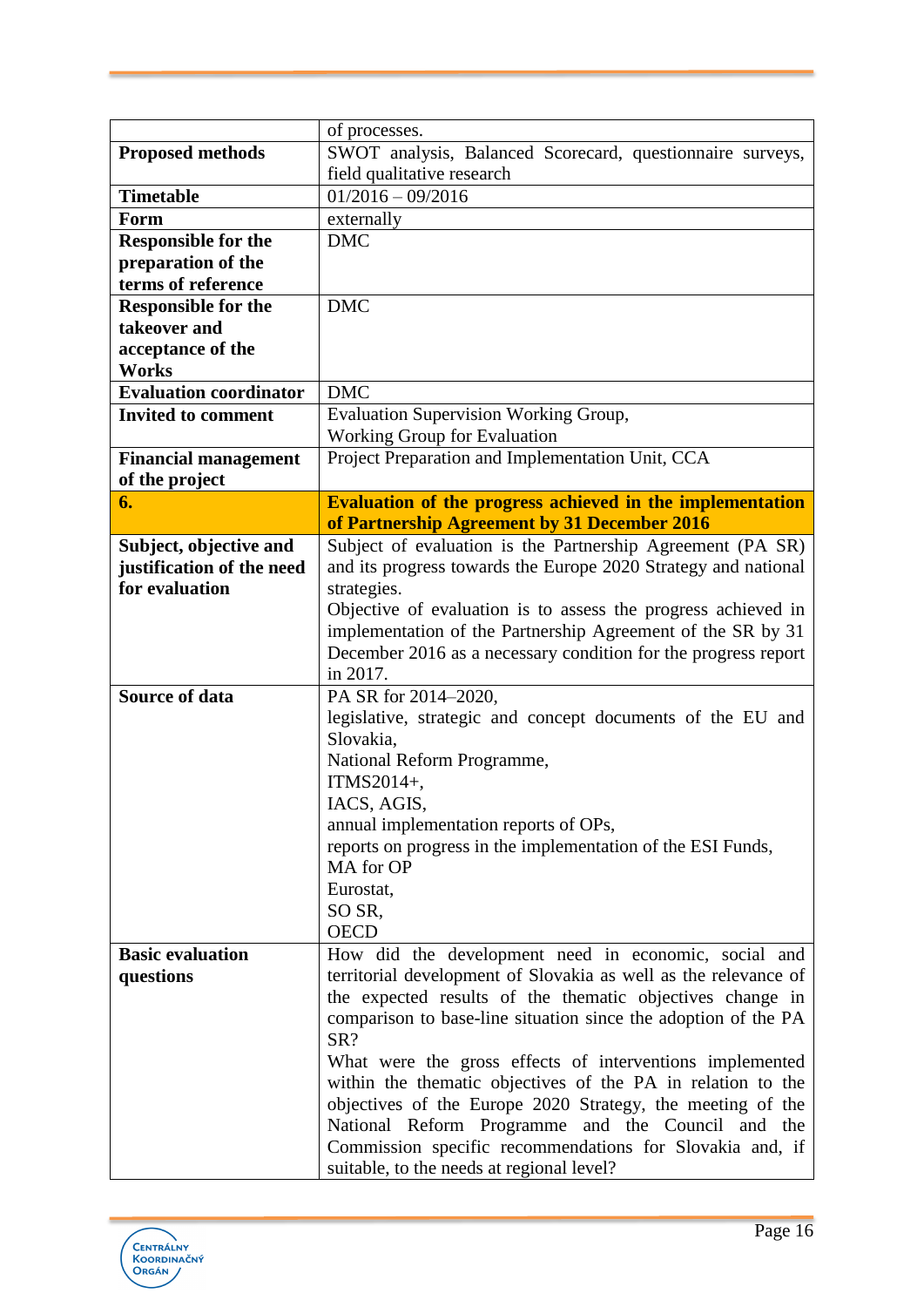| <b>Proposed methods</b>       | analysis of time series, desk research, regression analysis       |
|-------------------------------|-------------------------------------------------------------------|
| <b>Timetable</b>              | in process of performance, anticipated termination 06/2017        |
| Form                          | Externally                                                        |
| <b>Responsible for the</b>    | <b>Evaluation Unit</b>                                            |
| preparation of the            |                                                                   |
| terms of reference            |                                                                   |
| <b>Responsible for the</b>    | Pursuant to a partial Contract for Works or under the Public      |
| takeover and                  | Procurement Act or the EU directive on public procurement         |
| acceptance of the             |                                                                   |
| <b>Works</b>                  |                                                                   |
| <b>Evaluation coordinator</b> | <b>Evaluation Unit</b>                                            |
| <b>Invited to comment</b>     | CCA departments,                                                  |
|                               | <b>Evaluation Supervision Working Group,</b>                      |
|                               | <b>Working Group for Evaluation</b>                               |
| <b>Financial management</b>   | Project Preparation and Implementation Unit, CCA                  |
| of the project                |                                                                   |
| 7.                            | Evaluation of the impacts of NSRF implementation on               |
|                               | meeting the NSFR strategic objective                              |
| Subject, objective and        | Subject of evaluation are the interventions supported from the    |
| justification of the need     | SF and CF as well as evaluation of impacts of the NSRF targets    |
| for evaluation                | implementation<br>(Convergence)<br>Regional<br>Target<br>and      |
|                               | competitiveness and employment Target).                           |
|                               | Evaluation will also focus on evaluation of the SF and CF         |
|                               | contribution to meeting the NSRF strategic target, the NSRF       |
|                               | strategic priorities and NSRF horizontal priorities.              |
|                               | Evaluation will focus on quantification of effects of the         |
|                               | implementation of the SF and CF on the Slovak economy with        |
|                               | emphasis<br>on assessment of contribution to<br><b>GDP</b><br>and |
|                               | employment growth.                                                |
| <b>Source of data</b>         | Document "NSRF for 2007-2013",                                    |
|                               | ITMS II,                                                          |
|                               | COLSAF,                                                           |
|                               | MA for OP,                                                        |
|                               | HP coordinators                                                   |
|                               | Annual reports on the implementation of OPs/HPs                   |
|                               | Eurostat                                                          |
|                               | OECD,                                                             |
|                               | <b>SO SR</b>                                                      |
| <b>Basic evaluation</b>       | What was the impact/effect of the contribution granted from the   |
| questions                     | SF and CF on the implementation of the NSRF targets               |
|                               | (Convergence Target and Regional competitiveness<br>and           |
|                               | employment Target)?                                               |
|                               | What was the impact/effect of the contribution granted from the   |
|                               | SF and CF on meeting the NSRF strategic objective?                |
|                               | What was the impact/effect of the contribution granted from the   |
|                               | SF and CF on reducing regional and social disparities (GDP,       |
|                               | unemployment rate, poverty rate, infrastructure provided, etc.)   |
|                               | at level of NUTS III?                                             |
|                               | Have the context indicators of the strategic objective of the     |

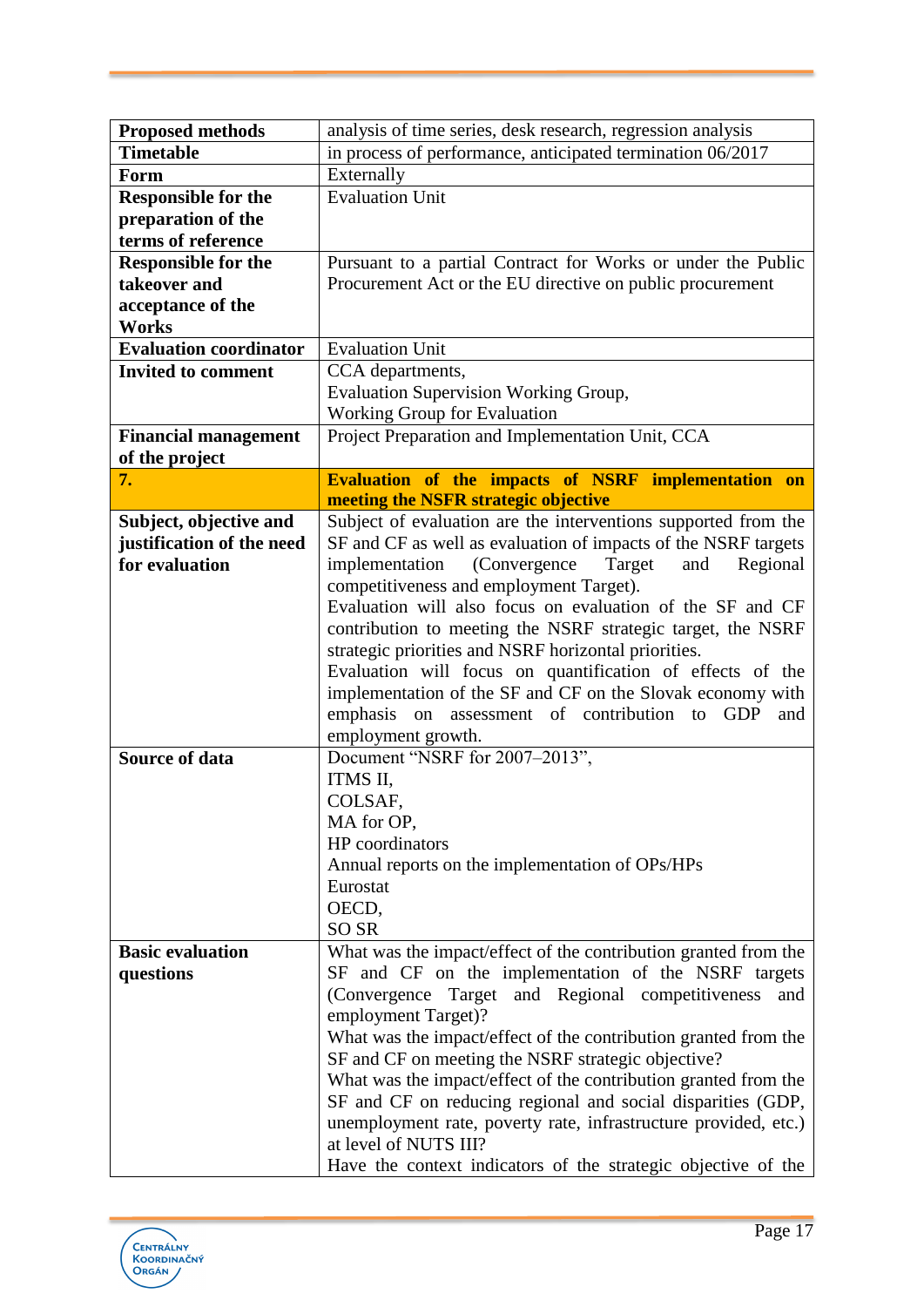|                               | NSRF been met? If not, specify for what reasons given                                                                         |
|-------------------------------|-------------------------------------------------------------------------------------------------------------------------------|
|                               | indicators have not been met.                                                                                                 |
|                               | To what extent have the objectives of the NSRF priorities and                                                                 |
|                               | objectives of the horizontal priorities been met?                                                                             |
|                               | Were the funds from the SF and CF used purposefully,                                                                          |
|                               | effectively and efficiently in the implementation of the NSRF?                                                                |
|                               | If not, describe why.                                                                                                         |
|                               | To what extent did the implementation of the NSRF contribute                                                                  |
|                               | to the Lisbon process/the Europe 2020 Strategy?                                                                               |
| <b>Proposed methods</b>       | time series analysis, regression analysis, econometric model                                                                  |
|                               | Hermin                                                                                                                        |
| <b>Timetable</b>              | $01/2017 - 07/2017$                                                                                                           |
| Form                          | Externally                                                                                                                    |
| <b>Responsible for the</b>    | Evaluation Unit                                                                                                               |
| preparation of the            |                                                                                                                               |
| terms of reference            |                                                                                                                               |
| <b>Responsible for the</b>    | Pursuant to a partial Contract for Works or under the Public                                                                  |
| takeover and                  | Procurement Act or the EU directive on public procurement                                                                     |
| acceptance of the             |                                                                                                                               |
| <b>Works</b>                  |                                                                                                                               |
| <b>Evaluation coordinator</b> | <b>Evaluation Unit</b>                                                                                                        |
| <b>Invited to comment</b>     | Evaluation Supervision Working Group,                                                                                         |
|                               | <b>Working Group for Evaluation</b>                                                                                           |
|                               | Working group for monitoring                                                                                                  |
| <b>Financial management</b>   | Project Preparation and Implementation Unit, CCA                                                                              |
|                               |                                                                                                                               |
| of the project                |                                                                                                                               |
| 8.                            | Interim evaluation of the progress in the implementation of                                                                   |
|                               | <b>HP</b> at OP level                                                                                                         |
| Subject, objective and        | Subject of evaluation are HP SD and HP EMaWaND at the                                                                         |
| justification of the need     | level of OP.                                                                                                                  |
| for evaluation                | Objective of evaluation is to assess the functionality of                                                                     |
|                               | mechanisms created to ensure application of horizontal                                                                        |
|                               | principles within the ESIF implementation. Evaluation will                                                                    |
|                               | focus on assessment of key measures adopted in relation to                                                                    |
|                               | application of the horizontal principles within OPs.                                                                          |
| <b>Source of data</b>         | Annual reports on the implementation of OP/HP,                                                                                |
|                               | ITMS2014+,                                                                                                                    |
|                               | MA for OP                                                                                                                     |
|                               | HP coordinators                                                                                                               |
| <b>Basic evaluation</b>       | Can the mechanisms set up at national (the Partnership                                                                        |
| questions                     | Agreement) level achieve to effectively enforce the application                                                               |
|                               | of HP SD principles in the ESI Funds implementation?                                                                          |
|                               | What is the efficiency of measures adopted for supporting and                                                                 |
|                               | monitoring the application of HP SD principles within                                                                         |
|                               | individual operational programmes?                                                                                            |
|                               | To what extent did the implementation of interventions                                                                        |
|                               | supported from the ESI Funds contribute to the meeting of the                                                                 |
|                               | objectives defined for HP SD in national strategic document?<br>Can the mechanisms set up at national/the PA level achieve to |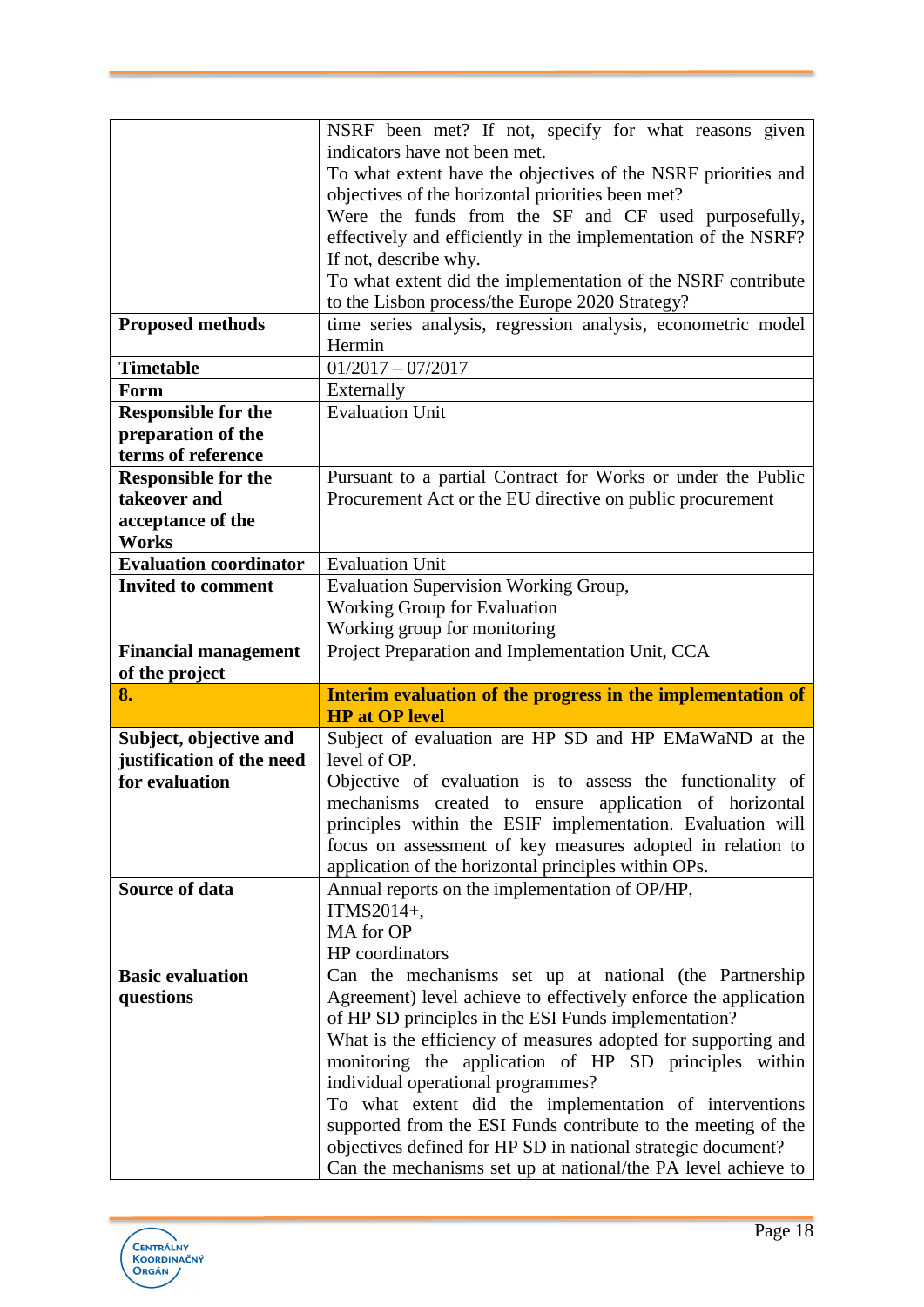|                                | effectively enforce the application of HP SD principles in the            |
|--------------------------------|---------------------------------------------------------------------------|
|                                | <b>ESI</b> Funds implementation?                                          |
|                                | What is the effectiveness of measures adopted for supporting              |
|                                | and monitoring the application of HP EMaWaND principles                   |
|                                | within individual operational programmes?                                 |
|                                | To what extent did the implementation of interventions                    |
|                                | supported from the ESI Funds contribute to the meeting of the             |
|                                | objectives defined for HP EMaWaND in national strategic                   |
|                                | document?                                                                 |
| <b>Proposed methods</b>        | administrative<br>analysis,<br>studies,<br>data<br>interview,<br>case     |
|                                | benchmarking                                                              |
| <b>Timetable</b>               | In performance, anticipated termination 06/2017,                          |
|                                | $02/2021 - 04/2021$                                                       |
|                                |                                                                           |
| Form                           | externally                                                                |
| <b>Responsible for the</b>     | Evaluation Unit in cooperation with HP<br><b>SD</b><br>and<br>HP          |
| preparation of the             | <b>EMaWaND</b> coordinators                                               |
| terms of reference             |                                                                           |
| <b>Responsible for the</b>     | Pursuant to a partial Contract for Works or under the Public              |
| takeover and                   | Procurement Act or the EU directive on public procurement                 |
| acceptance of the              |                                                                           |
| <b>Works</b>                   |                                                                           |
| <b>Evaluation coordinator</b>  | <b>Evaluation Unit</b>                                                    |
| <b>Invited to comment</b>      | Evaluation Supervision Working Group,                                     |
|                                | Working Group for Evaluation                                              |
|                                | <b>Coordination Committee HP EMaWaND</b>                                  |
| <b>Financial management of</b> |                                                                           |
|                                | Project Preparation and Implementation Unit, CCA                          |
| the project                    |                                                                           |
|                                |                                                                           |
| 9.                             | <b>Evaluation of the Integrated Network of Information and</b>            |
|                                | <b>Advisory Centres</b>                                                   |
| Subject, objective and         | Subject of evaluation is The Integrated Network of Information            |
| justification of the need      | and Advisory Centres (IN IAC).                                            |
| for evaluation                 | The DPMOII will support, in line with the PA, the Integrated              |
|                                | Network of Information and Advisory Centres (IN IAC) which                |
|                                | will provide information on ESI Funds. Evaluation will be                 |
|                                | carried out after 2 years of IN IAC functioning.                          |
|                                | The results of the evaluation will serve as a basis for the               |
|                                | decision on whether or not the IN IAC will be supported further           |
|                                | and, if so, the evaluation will identify options for streamlining         |
| <b>Source of data</b>          | the IN IAC operation.                                                     |
|                                | ITMS,                                                                     |
|                                | Semi-annual evaluation by the MA of the activities of<br>individual IACs, |
|                                | Semi-annual evaluation of activities of IN IAC coordinator,               |
|                                |                                                                           |
|                                | CCA, MA, IB staff<br>public,                                              |
|                                | Database of the persons/entities requesting information on ESI            |
|                                | Funds,                                                                    |

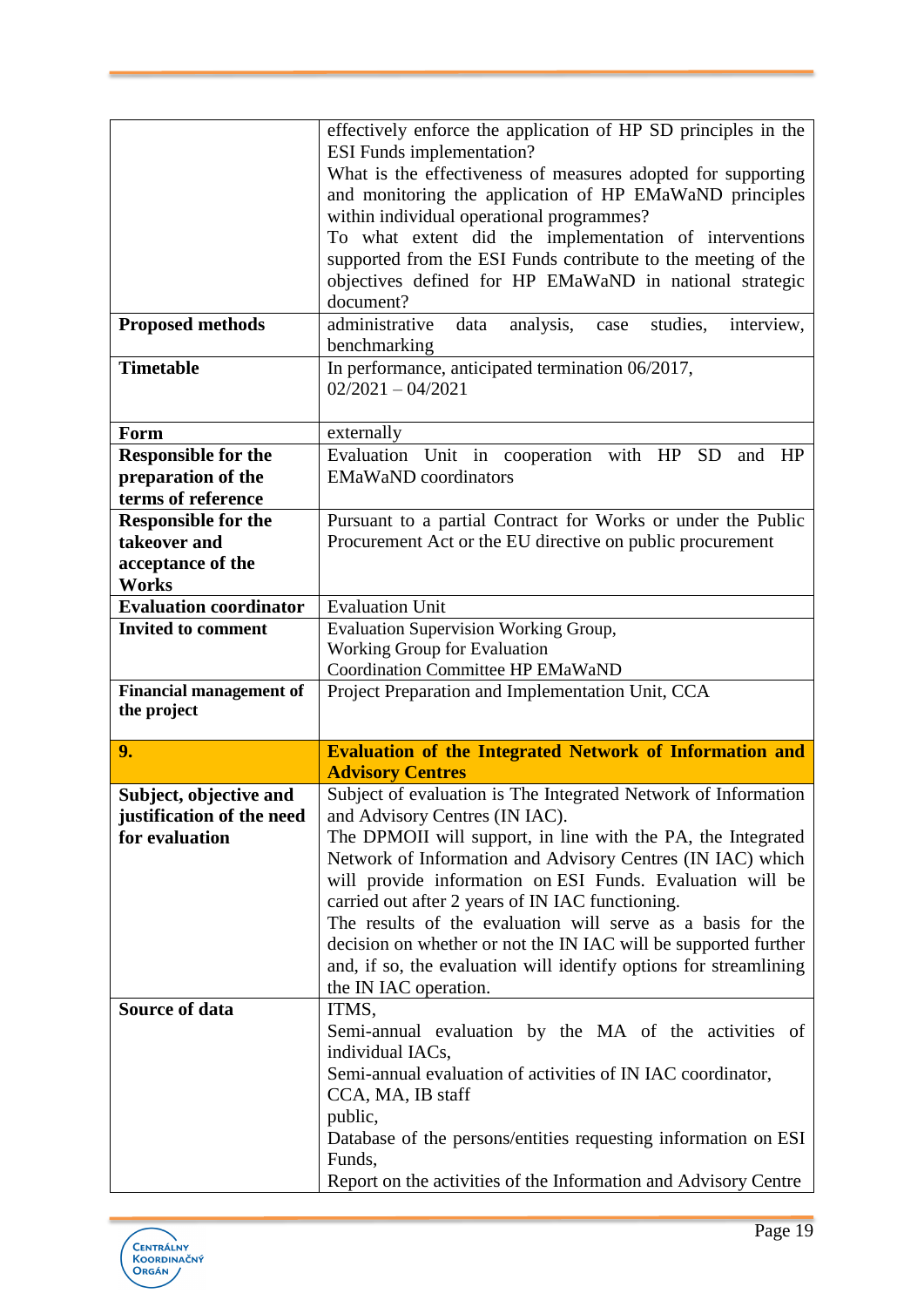| <b>Basic evaluation</b>       | Is the provision of information by one centre in each region                                                 |
|-------------------------------|--------------------------------------------------------------------------------------------------------------|
| questions                     | efficient?                                                                                                   |
|                               | Would it be appropriate to set up an IAC also in the Bratislava                                              |
|                               | Self-Governing Region?                                                                                       |
|                               | Are the entities involved in the management and control of                                                   |
|                               | the ESI Funds satisfied with the functioning of IN IAC?                                                      |
|                               | Are the persons/entities seeking information on the ESI Funds                                                |
|                               | satisfied with the activities of individual IACs?                                                            |
| <b>Proposed methods</b>       | desk research (analysis of reports), survey,<br>interview,                                                   |
|                               | benchmarking                                                                                                 |
| <b>Timetable</b>              | $07/2018 - 08/2018$                                                                                          |
| Form                          | externally                                                                                                   |
| <b>Responsible for the</b>    | <b>DMC</b>                                                                                                   |
| preparation of the            |                                                                                                              |
| terms of reference            |                                                                                                              |
| <b>Responsible for the</b>    | <b>DMC</b>                                                                                                   |
| takeover and                  |                                                                                                              |
| acceptance of the<br>Works    |                                                                                                              |
| <b>Evaluation coordinator</b> | <b>DMC</b>                                                                                                   |
| <b>Invited to comment</b>     | <b>Evaluation Supervision Working Group</b>                                                                  |
|                               | all MA for OP                                                                                                |
|                               | <b>Information and Publicity Department</b>                                                                  |
| <b>Financial management</b>   | Project Preparation and Implementation Unit, CCA                                                             |
|                               |                                                                                                              |
|                               |                                                                                                              |
| of the project<br>10.         | and                                                                                                          |
|                               | <b>Evaluation of the partnership in preparation</b><br>implementation of the Partnership Agreement of the SR |
| Subject, objective and        | Subject of evaluation is the involvement of partners in the                                                  |
| justification of the need     | implementation of the Partnership Agreement.                                                                 |
| for evaluation                | Objective of evaluation is to assess partners' tasks in                                                      |
|                               | preparation of Progress Report of the SR, involvement of                                                     |
|                               | partners in process of programmes implementation and                                                         |
|                               | evaluation including their participation in<br>Monitoring                                                    |
|                               | Committees of the OPs.                                                                                       |
|                               | The performance of evaluation results from the need to provide                                               |
|                               | information on partners' tasks in preparation of the Progress                                                |
|                               | Report of the SR in connection with Article 5 of the general                                                 |
|                               | regulation.                                                                                                  |
| <b>Source of data</b>         | PA of the SR for $2014 - 2020$ ,                                                                             |
|                               | MA for OP, CCA, MC for OP,                                                                                   |
|                               | administrative data                                                                                          |
| <b>Basic evaluation</b>       | To what extent were the partners involved in preparation and                                                 |
| questions                     | implementation of the ESI Funds in the 2014 - 2020<br>programming period?                                    |
|                               | To what extent did the involvement of partners make the                                                      |
|                               | implementation of the ESI Funds in the $2014 - 2020$                                                         |
|                               | programming period more efficient?                                                                           |
| <b>Proposed methods</b>       | semi-structure (in-depth) interview, questionnaire survey                                                    |

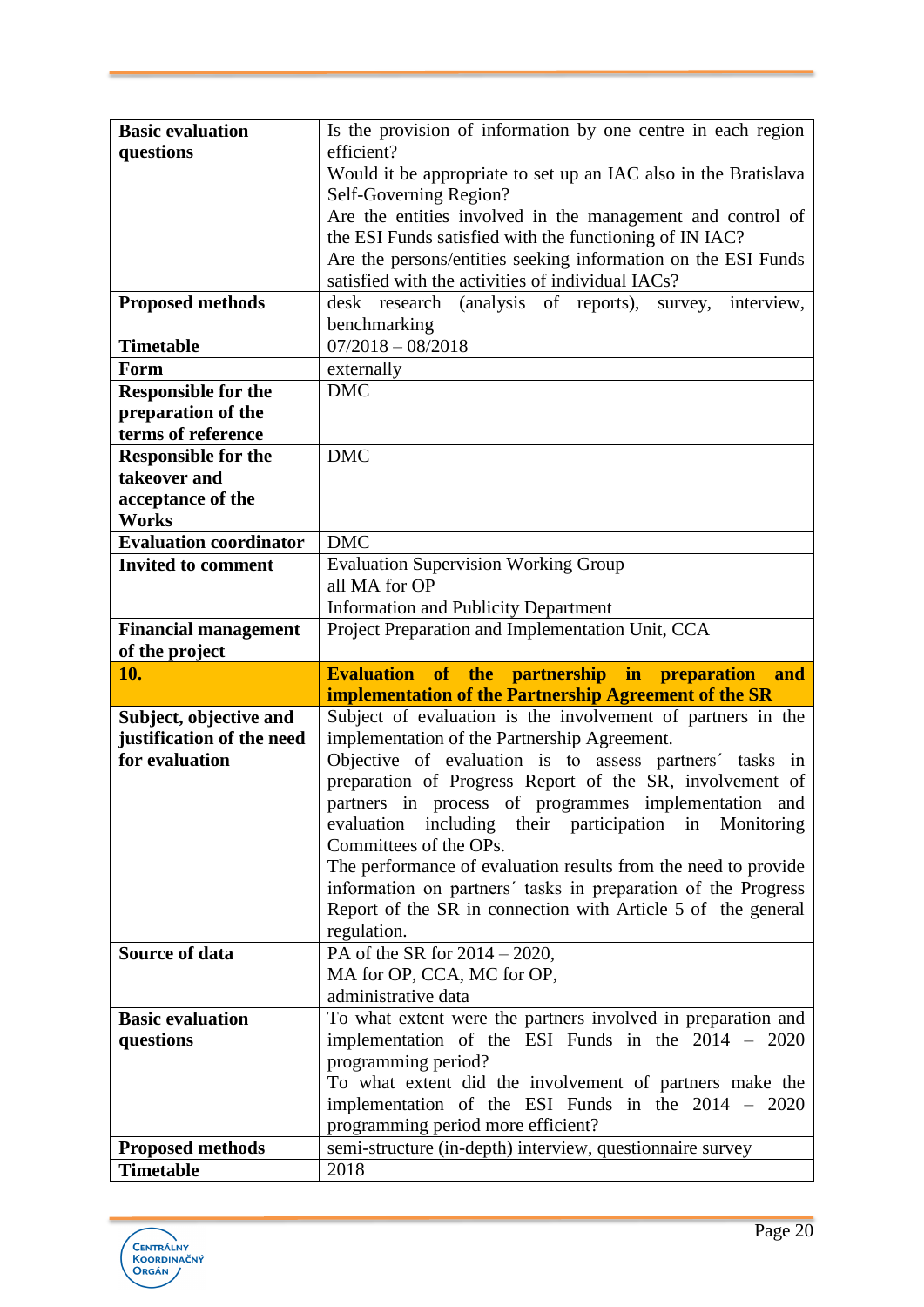| Form                               | Externally                                                                                                                       |
|------------------------------------|----------------------------------------------------------------------------------------------------------------------------------|
| <b>Responsible for the</b>         | <b>Evaluation Unit</b>                                                                                                           |
| preparation of the                 |                                                                                                                                  |
| terms of reference                 |                                                                                                                                  |
| <b>Responsible for the</b>         | Pursuant to a partial Contract for Works or under the Public                                                                     |
| takeover and                       | Procurement Act or the EU directive on public procurement                                                                        |
| acceptance of the                  |                                                                                                                                  |
| <b>Works</b>                       |                                                                                                                                  |
| <b>Evaluation coordinator</b>      | <b>Evaluation Unit</b>                                                                                                           |
| <b>Invited to comment</b>          | Evaluation Supervision Working Group,                                                                                            |
|                                    | Working Group for Evaluation                                                                                                     |
|                                    | partners                                                                                                                         |
| <b>Financial management</b>        | Project Preparation and Implementation Unit, CCA                                                                                 |
| of the project                     |                                                                                                                                  |
| 11.                                | <b>Evaluation of the progress achieved in the implementation</b>                                                                 |
|                                    | of Partnership Agreement by 31 December 2018                                                                                     |
| Subject, objective and             | Subject of evaluation is the Partnership Agreement of the SR                                                                     |
| justification of the need          | and its progress achieved towards the Europe 2020 Strategy and                                                                   |
| for evaluation                     | national strategies.                                                                                                             |
|                                    | Objective of the evaluation is to evaluate the progress achieved<br>in the implementation of the Partnership Agreement of the SR |
|                                    | by 31 December 2018 as a necessary condition for the progress                                                                    |
|                                    | report of the SR in 2019.                                                                                                        |
| <b>Source of data</b>              | PA SR for 2014-2020                                                                                                              |
|                                    | Legislative, strategic and concept documents of the EU and the                                                                   |
|                                    | SR, ITMS2014+, IACS, AGIS,                                                                                                       |
|                                    | Annual reports on the implementation of OPs,                                                                                     |
|                                    | Reports on the implementation of the ESI Funds,                                                                                  |
|                                    | SO SR, MA of OP, Eurostat,                                                                                                       |
|                                    | <b>OECD</b>                                                                                                                      |
| <b>Basic evaluation</b>            | How did the development need in the economic, social and                                                                         |
| questions                          | territorial development of Slovakia as well as the relevance of                                                                  |
|                                    | the expected results of the thematic objectives change in                                                                        |
|                                    | comparison to base-line situation since the adoption of the PA                                                                   |
|                                    | SR?                                                                                                                              |
|                                    | What were the gross effects of interventions implemented                                                                         |
|                                    | within the thematic objectives of the PA in relation to the                                                                      |
|                                    | objectives of the Europe 2020 Strategy, the meeting of the                                                                       |
|                                    | National Reform Programme and the Council and the                                                                                |
|                                    | Commission specific recommendations for Slovakia and, if                                                                         |
|                                    | suitable, to the needs at regional level?                                                                                        |
| <b>Proposed methods</b>            | time series analysis, desk research, regression analysis                                                                         |
| <b>Timetable</b>                   | $06/2018 - 06/2019$                                                                                                              |
| Form<br><b>Responsible for the</b> | externally<br><b>Evaluation Unit</b>                                                                                             |
|                                    |                                                                                                                                  |

 $2$  According to Art. 5 of the Regulation (EU) No 1303/2013 of the European Parliament and of the Council

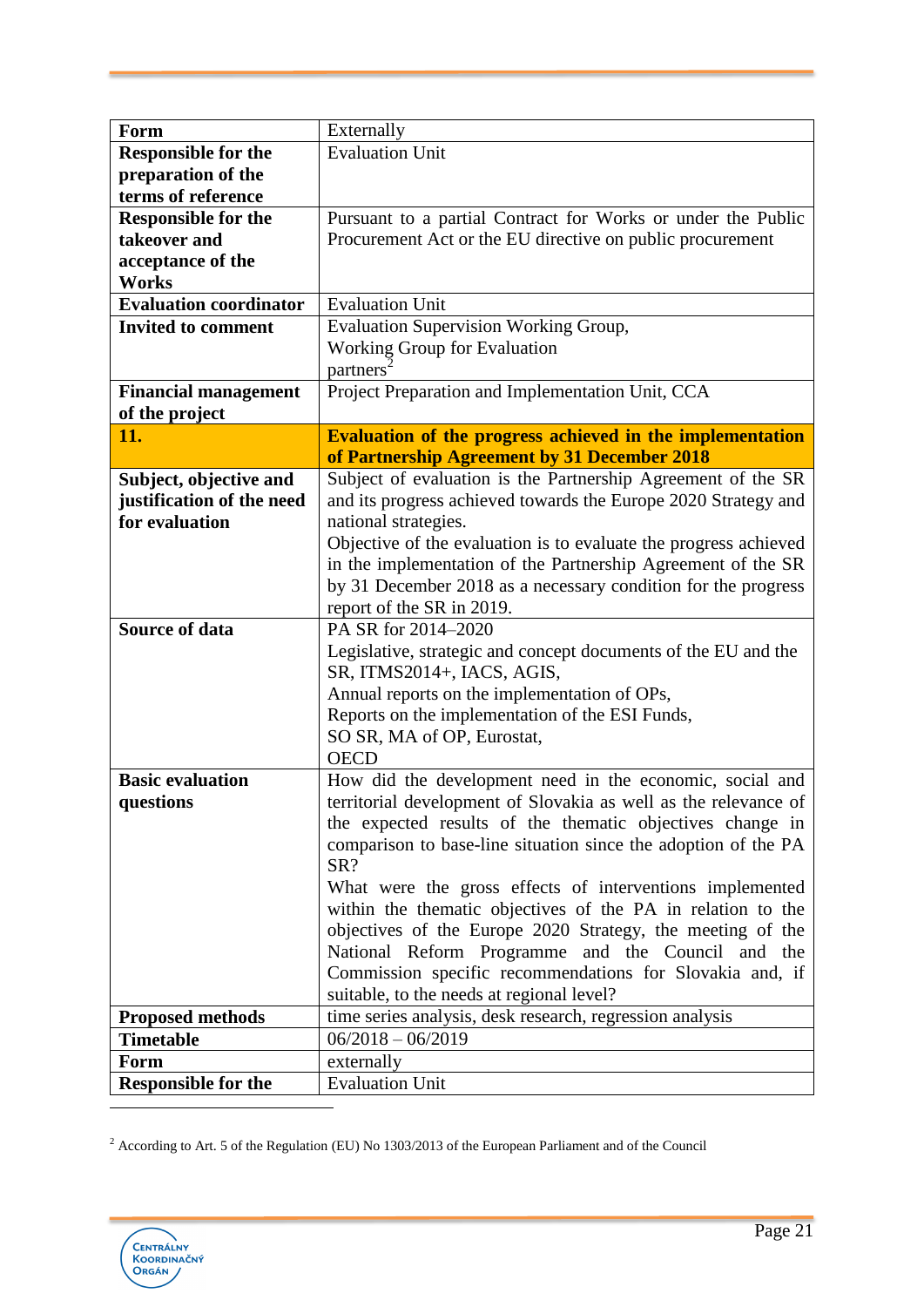| preparation of the             |                                                                                                          |
|--------------------------------|----------------------------------------------------------------------------------------------------------|
| terms of reference             |                                                                                                          |
| <b>Responsible for the</b>     | Pursuant to a partial Contract for Works or under the Public                                             |
| takeover and                   | Procurement Act or the EU directive on public procurement                                                |
| acceptance of the              |                                                                                                          |
| Works                          |                                                                                                          |
| <b>Evaluation coordinator</b>  | <b>Evaluation Unit</b>                                                                                   |
| <b>Invited to comment</b>      | CCA departments                                                                                          |
|                                | Evaluation Supervision Working Group,                                                                    |
|                                | <b>Working Group for Evaluation</b>                                                                      |
| <b>Financial management of</b> | Project Preparation and Implementation Unit, CCA                                                         |
| the project                    |                                                                                                          |
| 12.                            | <b>Evaluation of efficiency and effectiveness of instruments for</b>                                     |
|                                | support of integrated territorial development                                                            |
| Subject, objective and         | Until now, support of integrated territorial development from                                            |
| justification of the need      | the EU funds was implemented in Slovakia mainly in area of                                               |
| for evaluation                 | development (LEADER). In the<br>2014<br>2020<br>rural                                                    |
|                                | programming period integrated territorial development has                                                |
|                                | been extended also to other areas of support. Therefore, it is                                           |
|                                | necessary to assess the efficiency and effectiveness of applied                                          |
|                                | instruments also with regard to preparation of this instrument                                           |
|                                | type application after 2020.                                                                             |
| <b>Source of data</b>          | administrative data,                                                                                     |
|                                | ITMS2014+, IACS, AGIS,                                                                                   |
|                                | MA for OP, ITD coordinators and national coordinators,                                                   |
|                                | data received targeted from RITS and ITS FUA, data from                                                  |
|                                | Partnership Councils created at level of RITS,                                                           |
|                                | strategic and programming documents for management and                                                   |
|                                | implementation of ITS,                                                                                   |
|                                | relevant annual and evaluating reports.                                                                  |
| <b>Basic evaluation</b>        | Which instruments are in place to support the integrated                                                 |
| questions                      | territorial development within the ESI Funds?<br>What is the effectiveness of the integrated territorial |
|                                | development instruments or, respectively, which are their                                                |
|                                | strengths and weaknesses under the conditions of the $2014$ -                                            |
|                                | 2020 programming period?                                                                                 |
|                                | What is the quality of management and methodological                                                     |
|                                | instruction for individual integrated territorial development                                            |
|                                | instruments?                                                                                             |
|                                | How it is possible to strengthen the support of integrated                                               |
|                                | territorial development after 2020?                                                                      |
| <b>Proposed methods</b>        | qualitative analysis, quantitative analysis, management systems                                          |
|                                | analysis, focus group, interviews                                                                        |
| <b>Timetable</b>               | 2018/2019                                                                                                |
| Form                           | externally                                                                                               |
| <b>Responsible for the</b>     | <b>Evaluation Unit</b>                                                                                   |
| preparation of the             |                                                                                                          |
| terms of reference             |                                                                                                          |
| <b>Responsible for the</b>     | Pursuant to a partial Contract for Works or under the Public                                             |

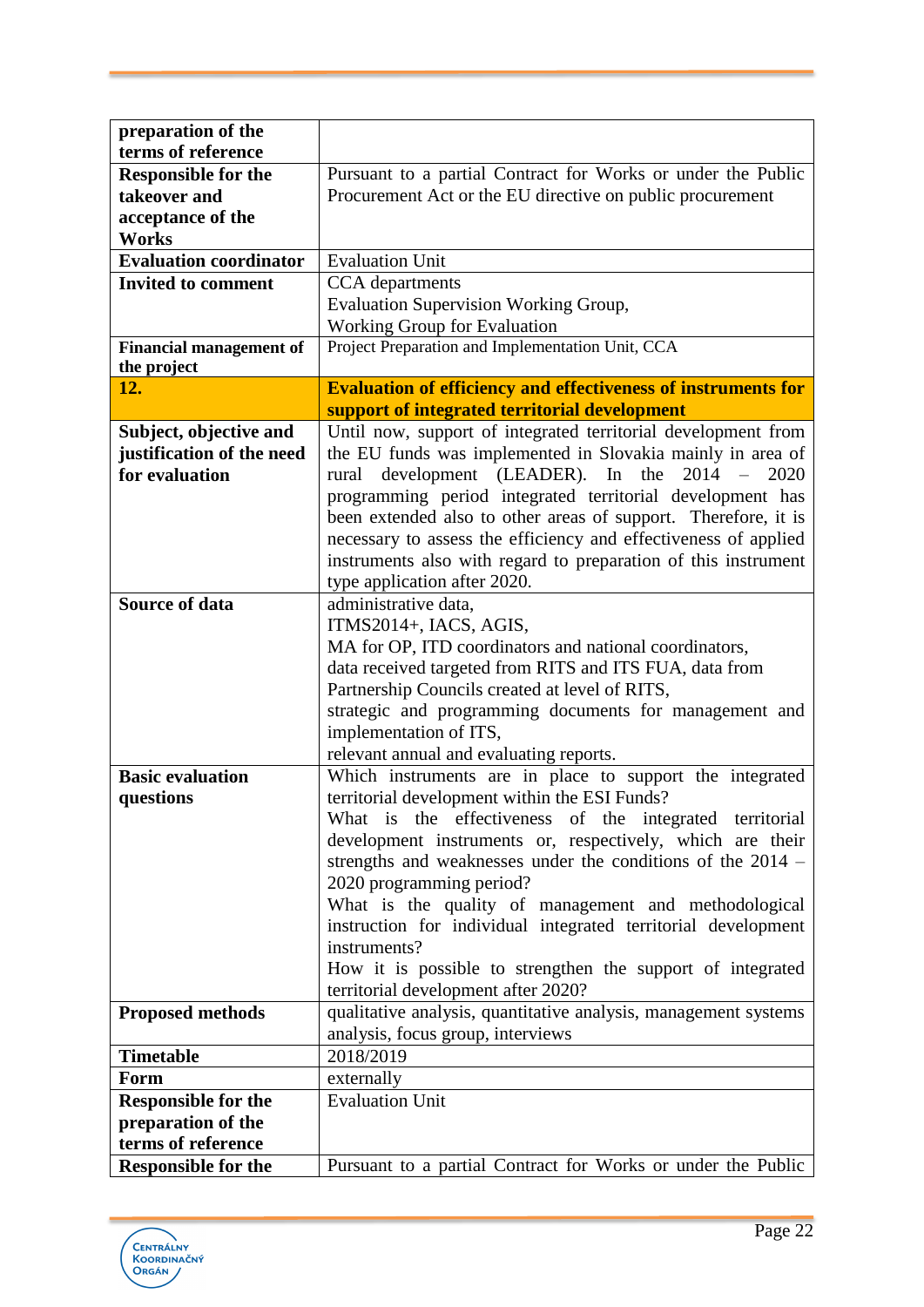| takeover and                               | Procurement Act or the EU directive on public procurement         |
|--------------------------------------------|-------------------------------------------------------------------|
| acceptance of the                          |                                                                   |
| <b>Works</b>                               |                                                                   |
| <b>Evaluation coordinator</b>              | <b>Evaluation Unit</b>                                            |
| <b>Invited to comment</b>                  | <b>Evaluation Supervision Working Group,</b>                      |
|                                            | Working Group for Evaluation                                      |
| <b>Financial management</b>                | Project Preparation and Implementation Unit, CCA                  |
| of the project                             |                                                                   |
| 13.                                        | Assessment of the meeting of indicators' milestones of the        |
|                                            | performance framework and analysis of possibilities of            |
|                                            | reallocation of the performance reserve                           |
| Subject, objective and                     | Subject of evaluation are indicators' milestones of performance   |
| justification of the need                  | framework.                                                        |
| for evaluation                             |                                                                   |
|                                            | Objective of evaluation is to assess the meeting of indicators    |
|                                            | milestones of performance framework.                              |
|                                            | Based on analysis performed and on OP absorption and              |
|                                            | performance capacity, evaluation shall serve for preparation of   |
|                                            | draft of reallocation of the performance reserve.                 |
| <b>Source of data</b>                      | ITMS2014+,                                                        |
|                                            | ESIF Management system,                                           |
|                                            | MA for OP,                                                        |
|                                            | binding plans of OP, OP annual implementation reports, MI         |
|                                            | CCA,                                                              |
|                                            | independent monitoring subject.                                   |
| <b>Basic evaluation</b>                    | Have the performance framework milestones been achieved?          |
| questions                                  | Is there a possibility and are there reasons for the reallocation |
|                                            | of the performance reserve?                                       |
| <b>Proposed methods</b>                    | Time series analysis, regression analysis, calculation of         |
|                                            | indicators and indices                                            |
| <b>Timetable</b>                           | $03/2019 - 06/2019$                                               |
| Form                                       | internally/externally                                             |
| <b>Responsible for the</b>                 | <b>Evaluation Unit</b>                                            |
| preparation of the                         |                                                                   |
| terms of reference                         |                                                                   |
|                                            |                                                                   |
| <b>Responsible for the</b><br>takeover and | Pursuant to a partial Contract for Works or under the Public      |
|                                            | Procurement Act or the EU directive on public procurement         |
| acceptance of the                          |                                                                   |
| <b>Works</b>                               |                                                                   |
| <b>Evaluation coordinator</b>              | <b>Evaluation Unit</b>                                            |
| <b>Invited to comment</b>                  | Evaluation Supervision Working Group,                             |
|                                            | <b>Working Group for Evaluation</b>                               |
| <b>Financial management</b>                | Project Preparation and Implementation Unit, CCA                  |
| of the project                             |                                                                   |
| 14.                                        | <b>ESIF contribution towards the creation of jobs with</b>        |
|                                            | emphasis on sustainable, inclusive and smart growth               |
| Subject, objective and                     | Subject of evaluation is the ESIF contribution towards the        |
| justification of the need                  | creation of jobs.                                                 |
| for evaluation                             | Objective of evaluation is to evaluate the impact of ESIF         |
|                                            | interventions on the labour market, opportunities for job         |

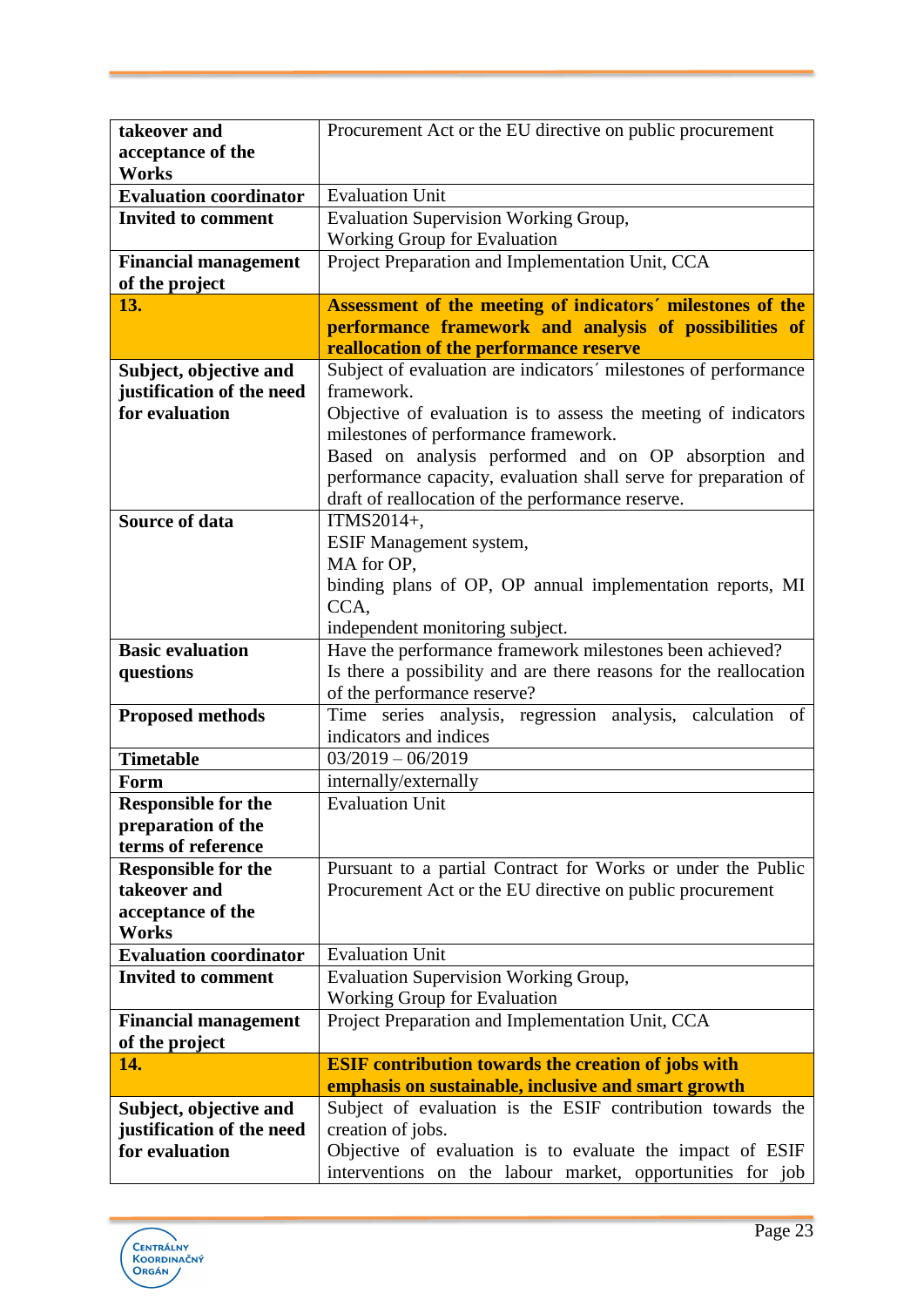|                                             | creation, and their impact on sustainable, inclusive and smart                                                               |
|---------------------------------------------|------------------------------------------------------------------------------------------------------------------------------|
|                                             | growth of the economy.                                                                                                       |
| <b>Source of data</b>                       | ITMS2014+,                                                                                                                   |
|                                             | SO SR,                                                                                                                       |
|                                             | COLSAF,                                                                                                                      |
|                                             | OP and their annual reports,                                                                                                 |
|                                             | EU and Slovak legislation                                                                                                    |
| <b>Basic evaluation</b>                     | Did the modular-education programmes and activities focus on                                                                 |
| questions                                   | the development of soft skills and support of professional                                                                   |
|                                             | competencies and their development?                                                                                          |
|                                             | Have the set objectives been achieved mainly thanks to the                                                                   |
|                                             | better focused public services of employment of higher quality?                                                              |
|                                             | What role did the social partners play and how active were                                                                   |
|                                             | they?                                                                                                                        |
|                                             | Did the support of projects focus on the strengthening of                                                                    |
|                                             | professional and analytical skills?                                                                                          |
|                                             | Did the support of projects focus on the building of                                                                         |
|                                             | infrastructure and communication platform at both national and<br>international level in addressing the issues of employment |
|                                             | development and in removing regional disparities?                                                                            |
|                                             | Which sectors of the national economy have a long-term                                                                       |
|                                             | potential for the creation of jobs?                                                                                          |
| <b>Proposed methods</b>                     | statistical analyses (regression analysis), surveys, case studies                                                            |
| <b>Timetable</b>                            | 2020                                                                                                                         |
| Form                                        | externally                                                                                                                   |
| <b>Responsible for the</b>                  | <b>Evaluation Unit</b>                                                                                                       |
| preparation of the                          |                                                                                                                              |
| terms of reference                          |                                                                                                                              |
| <b>Responsible for the</b>                  | Pursuant to a partial Contract for Works or under the Public                                                                 |
| takeover and                                | Procurement Act or the EU directive on public procurement                                                                    |
| acceptance of the                           |                                                                                                                              |
| Works                                       |                                                                                                                              |
| <b>Evaluation coordinator</b>               | <b>Evaluation Unit</b>                                                                                                       |
| <b>Invited to comment</b>                   | Evaluation Supervision Working Group,                                                                                        |
|                                             | Working Group for Evaluation                                                                                                 |
| <b>Financial management</b>                 | Project Preparation and Implementation Unit, CCA                                                                             |
| of the project                              |                                                                                                                              |
| 15.                                         | Evaluation of the meeting of objectives/action plans of the                                                                  |
|                                             | <b>Strategic Document SD 2015+ from the viewpoint of ESIF</b>                                                                |
| Subject, objective and                      | Subject of evaluation are the objectives and action plans of the                                                             |
| justification of the need<br>for evaluation | Strategic document SD 2015+.<br>Objective of evaluation is to assess the implementation of the                               |
|                                             | Strategic document SD 2015+.                                                                                                 |
|                                             | According to PA SR 2014–2020, the Strategic document SD                                                                      |
|                                             | $2015+$ is mandatory for the implementation of the horizontal                                                                |
|                                             | principle "Sustainable Development". The coordinator of HP                                                                   |
|                                             | "Sustainable Development" is to evaluate its implementation                                                                  |
|                                             | and submit reports to the government.                                                                                        |
| Source of data                              | ITMS2014+,                                                                                                                   |

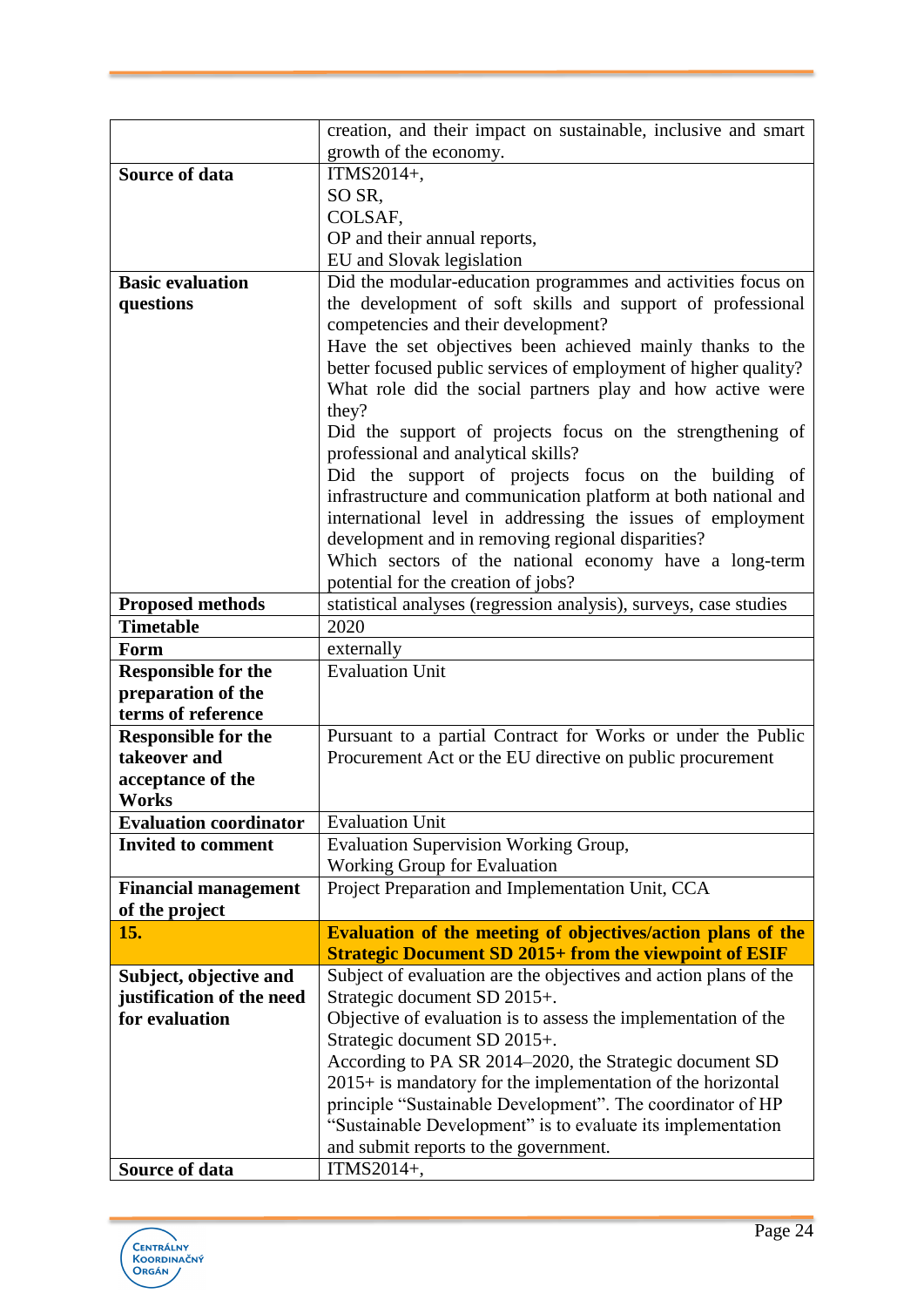|                               | Annual reports on the implementation of OPs,                                                                        |
|-------------------------------|---------------------------------------------------------------------------------------------------------------------|
|                               | MA for OP,                                                                                                          |
|                               | <b>SO SR</b>                                                                                                        |
|                               | Eurostat,                                                                                                           |
|                               | <b>OECD</b>                                                                                                         |
| <b>Basic evaluation</b>       | To what extent does the set of applied policies of the Slovak                                                       |
| questions                     | Republic in the economic, social and environmental fields                                                           |
|                               | contribute towards meeting the main priorities which represent                                                      |
|                               | the vision of the Slovak Republic in the area of sustainable                                                        |
|                               | development by the year 2030 pursuant to the Strategic                                                              |
|                               | Document SD 2015?                                                                                                   |
| <b>Proposed methods</b>       | qualitative analysis of the effects and policies contributing                                                       |
|                               | towards SD 2015+, calculation of indicators and indices                                                             |
| <b>Timetable</b>              | 2019 and 2022                                                                                                       |
| Form                          | externally                                                                                                          |
| <b>Responsible for the</b>    | Evaluation Unit in cooperation with the Horizontal Priorities                                                       |
| preparation of the            | Department, Analytical Unit of the Government Office, and                                                           |
| terms of reference            | other central bodies of state administration (CBSA)                                                                 |
| <b>Responsible for the</b>    | Pursuant to a partial Contract for Works or under the Public                                                        |
| takeover and                  | Procurement Act or the EU directive on public procurement                                                           |
| acceptance of the             |                                                                                                                     |
| <b>Works</b>                  |                                                                                                                     |
| <b>Evaluation coordinator</b> | Horizontal Priorities Department                                                                                    |
| <b>Invited to comment</b>     | <b>Evaluation Supervision Working Group,</b>                                                                        |
|                               | Working group for the implementation of HP SD,                                                                      |
|                               | Working Group for Synergies,                                                                                        |
|                               | Working Group for Evaluation                                                                                        |
| <b>Financial management</b>   | Project Preparation and Implementation Unit, CCA                                                                    |
| of the project<br>16.         |                                                                                                                     |
|                               | Interim impact evaluation of the meeting of HP objectives<br>according to OP priorities at the level of Partnership |
|                               | <b>Agreement.</b>                                                                                                   |
| Subject, objective and        | Subject of evaluation are the HP objectives according to OP                                                         |
| justification of the need     | priorities and at the level of the Partnership Agreement.                                                           |
| for evaluation                | Objective of evaluation is to assess impacts of achieved HP                                                         |
|                               | objectives according to OP and at the level of the Partnership                                                      |
|                               | Agreement and to formulate recommendations should problems                                                          |
|                               | occur.                                                                                                              |
|                               | Required under EU Regulation.                                                                                       |
| Source of data                | ITMS2014+,                                                                                                          |
|                               | Annual reports on the implementation of OPs/HPs,                                                                    |
|                               | MA for OP/coordinators of HP                                                                                        |
|                               | <b>SO SR</b>                                                                                                        |
|                               | Eurostat                                                                                                            |
| <b>Basic evaluation</b>       | What are the results at the level of OPs and projects in relation                                                   |
| questions                     | to HP objectives?                                                                                                   |
|                               | What is the quality of projects in view of the implementation of                                                    |
|                               | HP within them?                                                                                                     |
|                               |                                                                                                                     |

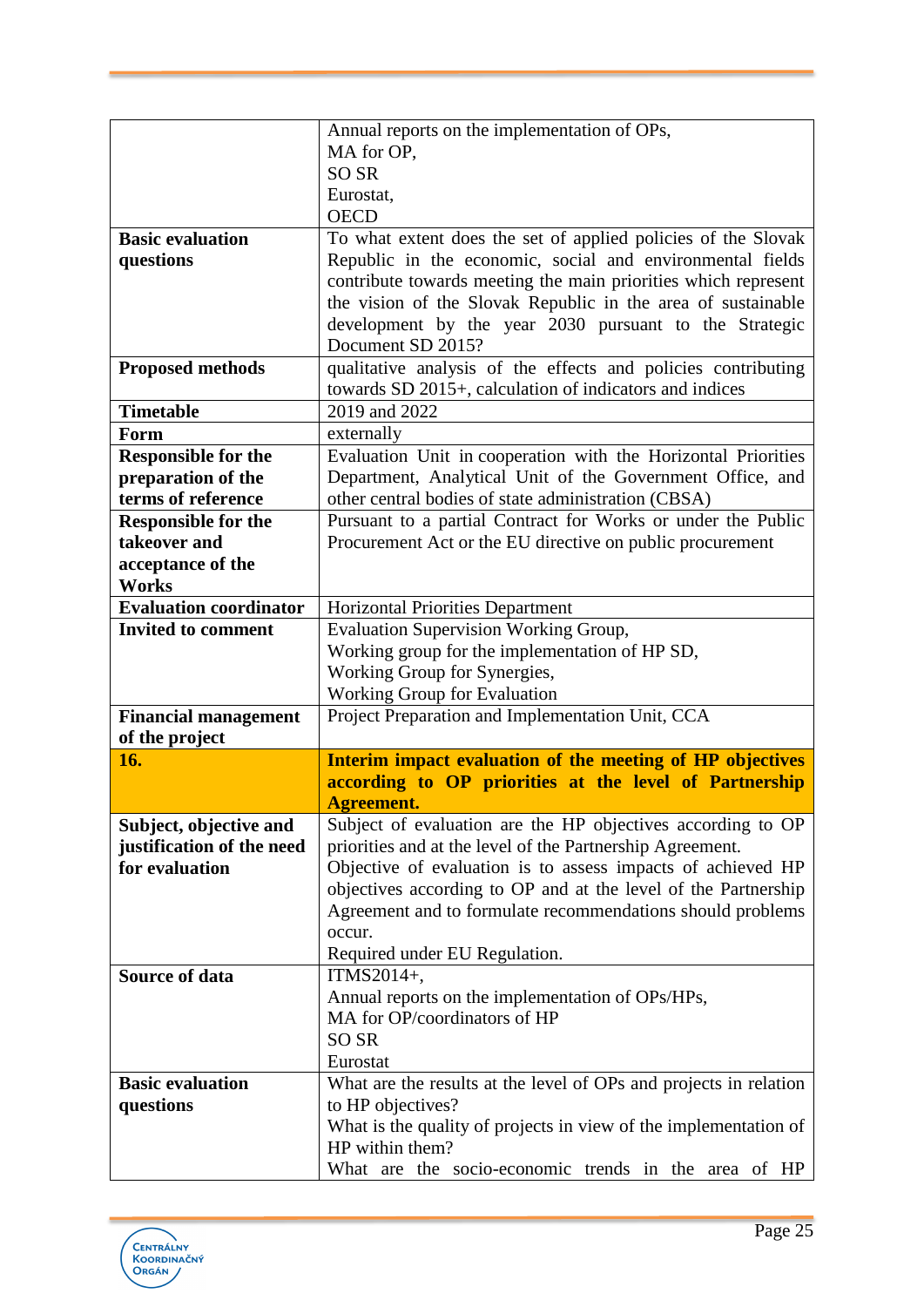|                               | objectives and what potential impact do the ESI Funds have on                |
|-------------------------------|------------------------------------------------------------------------------|
|                               | them?                                                                        |
|                               | What are the recommendations for changes in the HP                           |
|                               | <b>Implementation System?</b>                                                |
| <b>Proposed methods</b>       | analysis of administrative data, analysis of context indicators,             |
|                               | survey, interview, case studies                                              |
| <b>Timetable</b>              | 2019                                                                         |
| Form                          | externally                                                                   |
| <b>Responsible for the</b>    | Evaluation<br>Unit in cooperation with representatives<br>- of               |
| preparation of the            | Horizontal Principle "Equality of Men and Women and Non-                     |
| terms of reference            | discrimination" and Horizontal Principle "Sustainable Growth"                |
| <b>Responsible for the</b>    | Pursuant to a partial Contract for Works or under the Public                 |
| takeover and                  | Procurement Act or the EU directive on public procurement                    |
| acceptance of the             |                                                                              |
| <b>Works</b>                  |                                                                              |
| <b>Evaluation coordinator</b> | <b>Evaluation Unit</b>                                                       |
| <b>Invited to comment</b>     | <b>Evaluation Supervision Working Group,</b>                                 |
|                               | Working Group for Evaluation,                                                |
|                               | Coordination Committee for HP EMaWaND                                        |
| <b>Financial management</b>   | Project Preparation and Implementation Unit, CCA                             |
| of the project                |                                                                              |
| 17.                           | <b>Impact assessment of the ESI Funds on development of</b>                  |
|                               | regional disparities (NUTS III and LAU I)                                    |
| Subject, objective and        | Regional disparities represent one of the basic problems of the              |
| justification of the need     | development of the Slovak Republic. Despite significant                      |
|                               |                                                                              |
|                               |                                                                              |
| for evaluation                | investments from the EU cohesion policy funds, there is no                   |
|                               | decrease in regional disparities at level of regions and counties.           |
|                               | Objective of evaluation is to evaluate the development of                    |
|                               | regional disparities at level of regions and counties during the             |
|                               | last 10 years, specifically of the least developed counties, to              |
|                               | identify main factors generating lower economic growth and to                |
|                               | assess contribution of the EU support.                                       |
| Source of data                | ITMS,                                                                        |
|                               | ESI Funds Management System,                                                 |
|                               | MA for OP,                                                                   |
|                               | MI CCA,                                                                      |
|                               | Risk analysis "Traffic Lights",                                              |
|                               | Independent monitoring entity                                                |
| <b>Basic evaluation</b>       | What is the tendency of regional disparities at the level of                 |
| questions                     | NUTS III and LAU I in selected areas of social and economic                  |
|                               | development during the last 10 years?                                        |
|                               | What position did have the least developed counties in the                   |
|                               | period under consideration?                                                  |
|                               | How important were the EU cohesion policy investments into                   |
|                               | the least developed regions and what was their thematic                      |
|                               | concentration?                                                               |
|                               | Which factors affect the slower growth of the least developed                |
| <b>Proposed methods</b>       | regions?<br>analysis of regional disparities (methods to be chosen according |

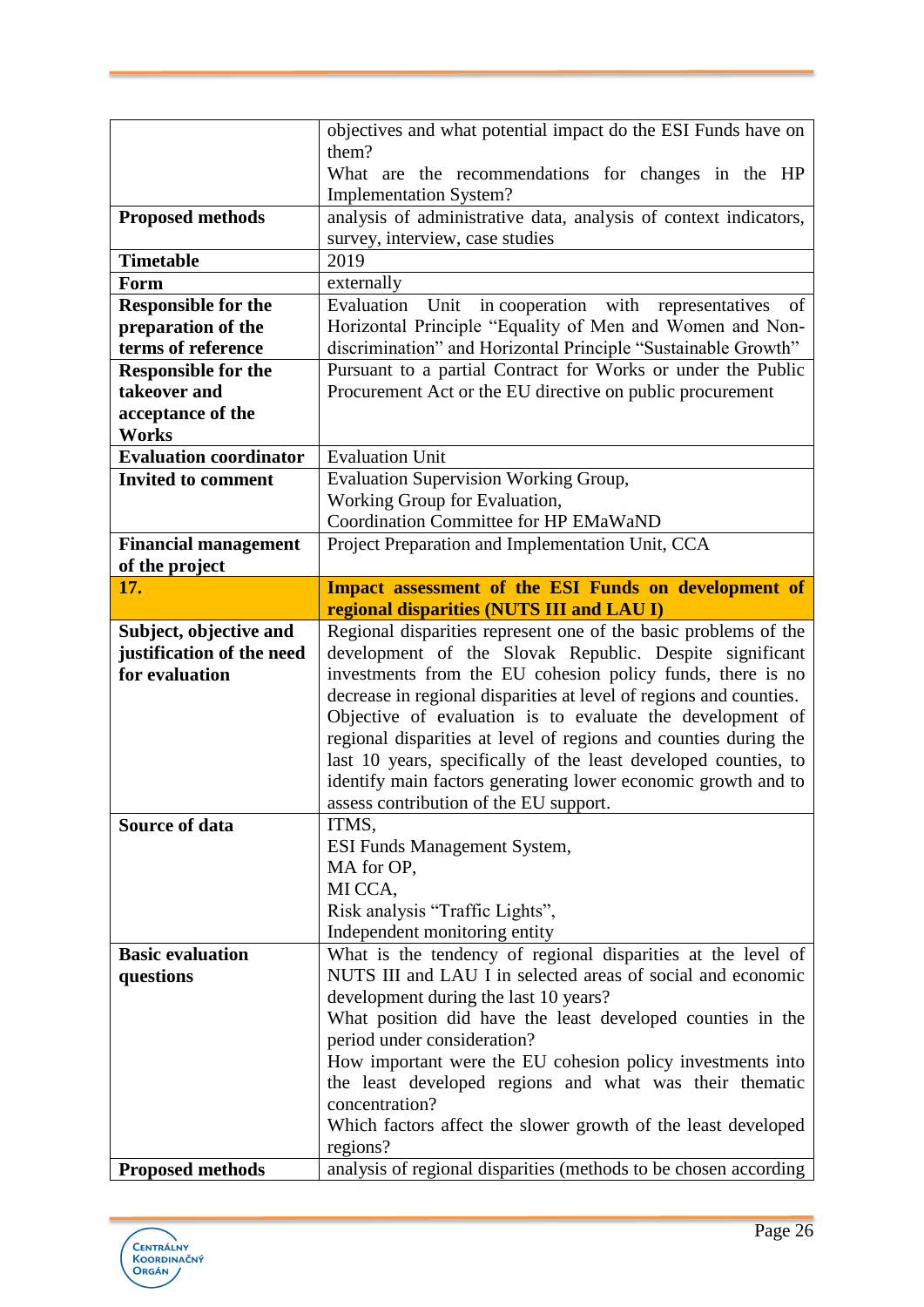|                               | to applicability), quantitative analysis, qualitative analysis   |
|-------------------------------|------------------------------------------------------------------|
| <b>Timetable</b>              | 2020                                                             |
| Form                          | externally                                                       |
| <b>Responsible for the</b>    | <b>Evaluation Unit</b>                                           |
| preparation of the            |                                                                  |
| terms of reference            |                                                                  |
| <b>Responsible for the</b>    | Pursuant to a partial Contract for Works or under the Public     |
| takeover and                  | Procurement Act or the EU directive on public procurement        |
| acceptance of the             |                                                                  |
| <b>Works</b>                  |                                                                  |
| <b>Evaluation coordinator</b> | <b>Evaluation Unit</b>                                           |
| <b>Invited to comment</b>     | Evaluation Supervision Working Group,                            |
|                               | Working Group for Evaluation                                     |
| <b>Financial management</b>   | Project Preparation and Implementation Unit, CCA                 |
| of the project                |                                                                  |
| 18.                           | Evaluation of the ESIF contribution to increasing the            |
|                               | quality of cooperation between entrepreneurial sector and        |
|                               | research and development institutions                            |
| Subject, objective and        | Increasing intensity and quality of cooperation of research and  |
| justification of the need     | development institutions and entrepreneurial sector is one of    |
| for evaluation                | important factors to increase the innovation of the Slovak       |
|                               | companies. In this programming period, objectives in this area   |
|                               | are directly supported by ESIF, mainly within OP Research and    |
|                               | Innovations.                                                     |
|                               | Objective of the evaluation is an independent assessment of      |
|                               | results of cooperation between research institutions and         |
|                               | enterprises.                                                     |
| <b>Source of data</b>         | ITMS2014+,                                                       |
|                               | primary data from interviews with MA/IB and beneficiaries        |
| <b>Basic evaluation</b>       | To what extent have the ESI Funds support created conditions/    |
| questions                     | environment for cooperation between research institutions and    |
|                               | enterprises?                                                     |
|                               | Which groups of research institutions and entrepreneurial sector |
|                               | did receive support to increase mutual cooperation?              |
|                               | What are the main results of supported interventions in the area |
|                               | of increasing the quality of cooperation and how did they        |
|                               | become evident in the functioning of enterprises?                |
|                               | Which factors do positively/negatively influence the level of    |
|                               | cooperation<br>between<br>entrepreneurial<br>sector<br>and       |
|                               | research&development institutions?                               |
| <b>Proposed methods</b>       | quantitative analysis, qualitative analysis, cluster analysis,   |
|                               | interviews, mapping of effects                                   |
| <b>Timetable</b>              | 2020/2021                                                        |
| Form                          | externally                                                       |
| <b>Responsible for the</b>    | <b>Evaluation Unit</b>                                           |
| preparation of the            |                                                                  |
| terms of reference            |                                                                  |
| <b>Responsible for the</b>    | Pursuant to a partial Contract for Works or under the Public     |
| takeover and                  | Procurement Act or the EU directive on public procurement        |

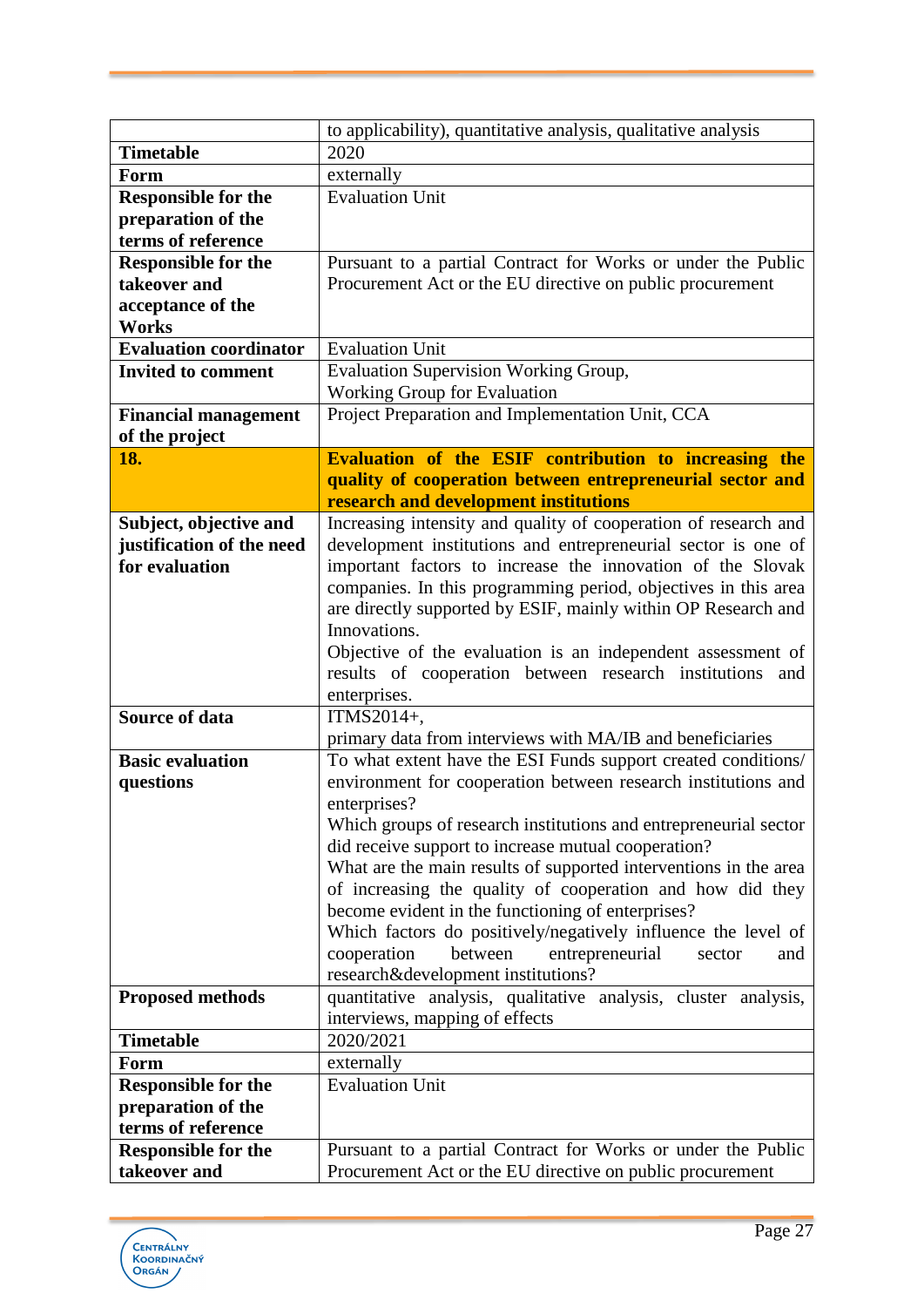| acceptance of the<br>Works    |                                                                                                                          |
|-------------------------------|--------------------------------------------------------------------------------------------------------------------------|
| <b>Evaluation coordinator</b> | <b>Evaluation Unit</b>                                                                                                   |
| <b>Invited to comment</b>     | Supervision Working Group,                                                                                               |
|                               | <b>Working Group for Evaluation</b>                                                                                      |
| <b>Financial management</b>   | Project Preparation and Implementation Unit, CCA                                                                         |
| of the project                |                                                                                                                          |
| 19.                           | <b>Evaluation of the findings from the ESIF evaluations</b>                                                              |
|                               | carried out in the 2014-2020 programming period                                                                          |
| Subject, objective and        | Subject of evaluation are the findings and recommendations                                                               |
| justification of the need     | from the ESIF evaluations performed in the $2014 - 2020$                                                                 |
| for evaluation                | programming period.                                                                                                      |
|                               | Objective of evaluation is to evaluate the findings and                                                                  |
|                               | recommendations form the ESIF evaluations performed in the                                                               |
|                               | 2014 -2020 programming period. The evaluation outputs will                                                               |
|                               | serve as a basis for the preparation of the Summary Report on                                                            |
|                               | the Evaluation of ESIF Implementation in the 2014-2020                                                                   |
|                               | programming period.                                                                                                      |
| <b>Source of data</b>         | Summary reports on evaluation activities and on the results of                                                           |
|                               | ESIF/OP/HP evaluations.                                                                                                  |
|                               | MA for OP,                                                                                                               |
|                               | HP coordinators                                                                                                          |
| <b>Basic evaluation</b>       | Is there a relationship between the quality of evaluation reports                                                        |
| questions                     | and the application of the results of evaluation?                                                                        |
|                               | What are the key lessons learned in relation to the system of<br>evaluation?                                             |
| <b>Proposed methods</b>       | survey, case studies, meta-analysis                                                                                      |
| <b>Timetable</b>              | $09/2022 - 12/2022$                                                                                                      |
| Form                          | internally/externally                                                                                                    |
| <b>Responsible for the</b>    | <b>Evaluation Unit</b>                                                                                                   |
| preparation of the            |                                                                                                                          |
| terms of reference            |                                                                                                                          |
| <b>Responsible for the</b>    | Pursuant to a partial Contract for Works or under the Public                                                             |
| takeover and                  | Procurement Act or the EU directive on public procurement                                                                |
| acceptance of the             |                                                                                                                          |
| Works                         |                                                                                                                          |
| <b>Evaluation coordinator</b> | <b>Evaluation Unit</b>                                                                                                   |
| <b>Invited to comment</b>     | <b>Evaluation Supervision Working Group</b>                                                                              |
|                               |                                                                                                                          |
|                               | Working Group for Evaluation                                                                                             |
| <b>Financial management</b>   | Project Preparation and Implementation Unit, CCA                                                                         |
| of the project                |                                                                                                                          |
| 20.                           | <b>Evaluation of the impacts of ESIF implementation</b>                                                                  |
| Subject, objective and        | Subject of evaluation is the ESI Funds implementation in the                                                             |
| justification of the need     | $2014 - 2020$ programming period.                                                                                        |
| for evaluation                | Objective of evaluation is to evaluate the synergic effects and                                                          |
|                               | impacts of the ESI Funds on the meeting the goals of the                                                                 |
|                               | Europe 2020 Strategy. Horizontal evaluation is based on<br>evaluation of results of programmes and operations since 2014 |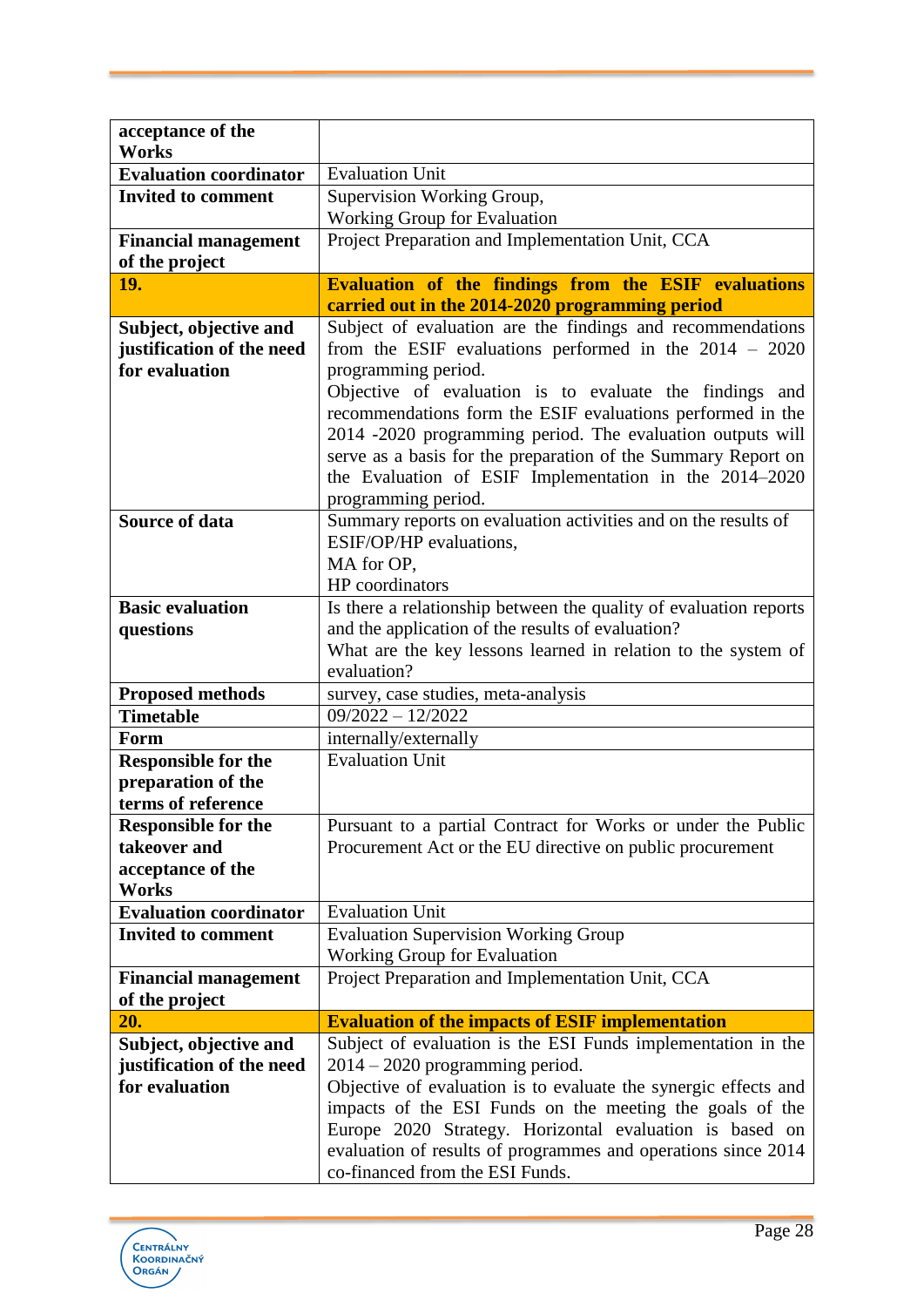|                               | Assessment of purpose, efficiency and economy of the 2014 -     |
|-------------------------------|-----------------------------------------------------------------|
|                               | 2020 programming period and final evaluation of HP              |
|                               | EMaWaND/HP SD objectives in the 2014 - 2020 programming         |
|                               | period will be also part of the evaluation.                     |
| <b>Source of data</b>         | ITMS2014+,                                                      |
|                               | Monitoring reports of OPs,                                      |
|                               | SO SR,                                                          |
|                               | MA for OP/HP coordinators,                                      |
|                               | <b>CCA</b>                                                      |
| <b>Basic evaluation</b>       | What were the synergic effects resulting from the interventions |
| questions                     | supported from EU funds?                                        |
|                               | To what extent have the identified synergic effects contributed |
|                               | towards the meeting of the national objectives of the Europe    |
|                               | 2020 Strategy?                                                  |
| <b>Proposed methods</b>       | survey, interview, questionnaires, quantitative and qualitative |
|                               | methods of impact evaluation                                    |
| <b>Timetable</b>              | 2023                                                            |
| Form                          | externally                                                      |
| <b>Responsible for the</b>    | <b>Evaluation Unit</b>                                          |
| preparation of the            |                                                                 |
| terms of reference            |                                                                 |
| <b>Responsible for the</b>    | Pursuant to a partial Contract for Works or under the Public    |
| takeover and                  | Procurement Act or the EU directive on public procurement       |
| acceptance of the             |                                                                 |
| <b>Works</b>                  |                                                                 |
| <b>Evaluation coordinator</b> | <b>Evaluation Unit</b>                                          |
| <b>Invited to comment</b>     | Evaluation Supervision Working Group,                           |
|                               | Working Group for Evaluation,                                   |
|                               | Working Group for Monitoring                                    |
| <b>Financial management</b>   | Project Preparation and Implementation Unit, CCA                |
| of the project                |                                                                 |

# <span id="page-29-0"></span>**4 List of acronyms used**

| <b>CBSA</b>            | Central Body of the State Administration            |
|------------------------|-----------------------------------------------------|
| <b>CCA</b>             | <b>Central Coordinating Authority</b>               |
| CF                     | <b>Cohesion Fund</b>                                |
| <b>COLSAF</b>          | Central Office of Labour, Social Affairs and Family |
| <b>DMC</b>             | Department of Methodology and Coordination          |
| <b>DME</b>             | Department of Monitoring and Evaluation             |
| EC                     | European Commission                                 |
| EC                     | <b>European Communities</b>                         |
| <b>EMFF</b>            | European Maritime and Fisheries Fund                |
| ESF                    | European Social Fund                                |
| <b>ESIF, ESI Funds</b> | European Structural and Investment Funds            |
| EU                     | European Union                                      |
| EU                     | <b>Evaluation Unit</b>                              |
| <b>HP</b>              | Horizontal principle                                |
|                        |                                                     |